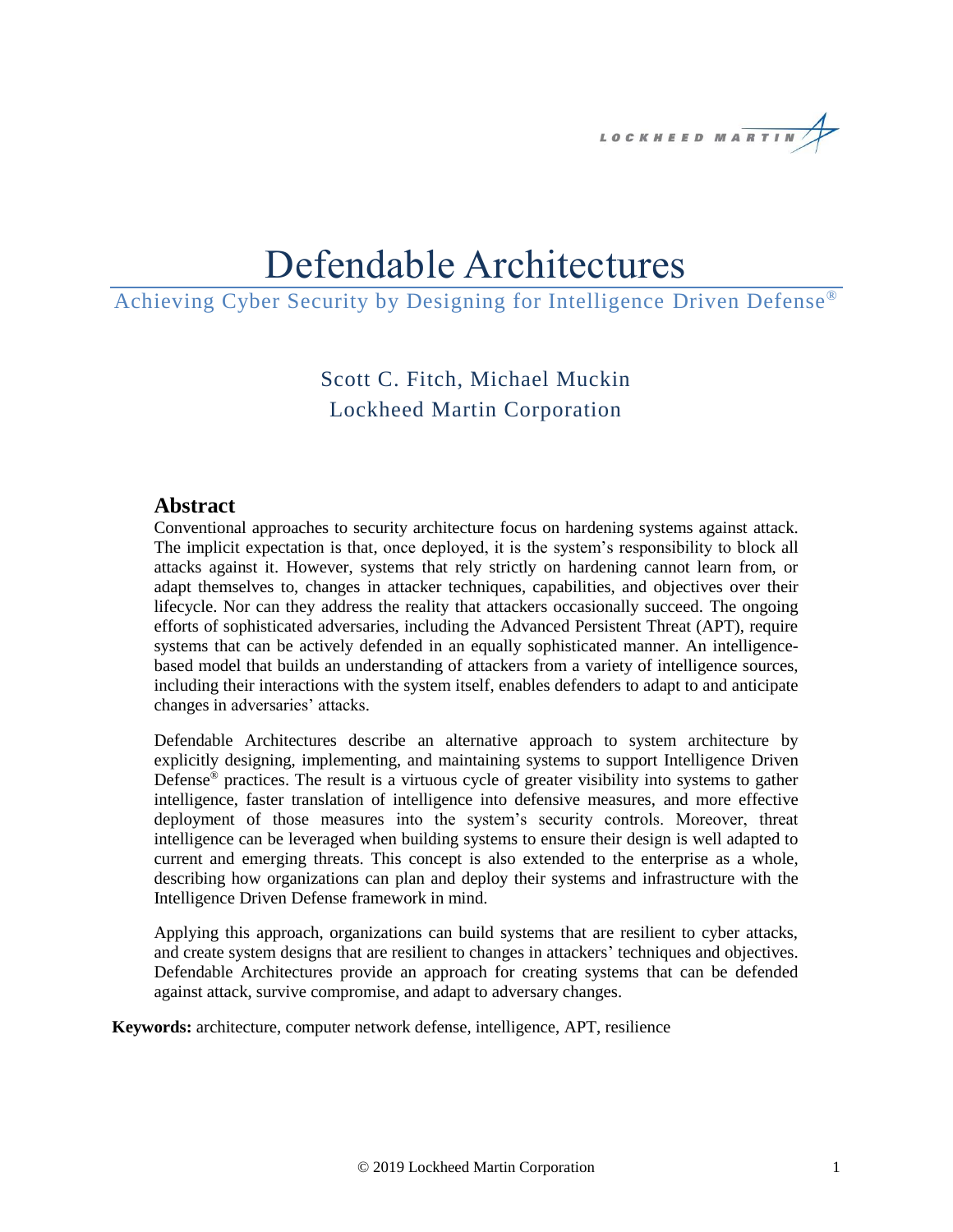# **1 Introduction**

Classical information security principles focus on hardening systems against potential attack. Traditionally, this is done by specifying security controls that will counter attacks the designer anticipates the system will encounter. Implicitly, once in operations, the system is expected to block any attacks fielded against it.

This approach does not reflect the reality of modern information systems defense. Systems cannot secure themselves. Nor can they be expected to block every attack, based on static controls designed years, months, or even weeks prior; systems cannot learn and adapt themselves to changes in adversary behavior over time. Succinctly stated, if an intelligent human is conducting an attack, intelligent humans must be directing the defense.

This paper describes an alternate approach that more accurately reflects how networked systems must be defended. Based on Defendable Architectures, systems explicitly designed to support Intelligence Driven Defense® techniques are better suited to withstand ongoing changes in adversaries' objectives and their tactics, techniques, and procedures (TTPs). Such systems better support their defense by exhibiting the characteristics of visibility, manageability, and survivability. The organizations that apply these architectures leverage threat intelligence throughout their design, development, and operations.

Furthermore, all systems exist in the context of their enterprise, interfacing systems, and neighboring systems. Understanding a system's context is critical to its design and defense. An enterprise can gather threat intelligence across its entire scope, and use that intelligence to plan and implement common security infrastructure to address adversary objectives and TTPs. In this way, Defendable Architectures are extended to the concept of a Defendable Enterprise.

There is growing recognition among organizations in the public and private sectors of the importance of resilience against network attacks [1] [2] [3] [4]. Cyber resilience is rooted in the acknowledgement that systems must continue to provide their intended services during attack and recovery. In this sense, resilience is the ability of a system to survive attack, detection, and recovery. Resiliency also represents the ability of a system's design to withstand changes in an attacker's approach and objectives; or the introduction of new attackers with different approaches and objectives. Organizations applying the Defendable Architecture approach are able to achieve both types of resiliency as an inherent characteristic of the design: systems are resilient to attacks, and designs are resilient to changes in attackers.

# **2 Leveraging System Knowledge and Threat Intelligence**

Hutchins, Cloppert, and Amin described the essential function that intelligence plays in defending computer networks [5]. Key activities in Intelligence Driven Defense processes, such as analyzing attacks based on the Cyber Kill Chain® model, pivoting through historical data based on new intelligence, and adapting security controls to changing attacks, require human interaction and tradecraft to be successful.

By acknowledging the active role that human intelligence plays in defending systems and enterprises, organizations are able to deliver more effective security. Systems built on Defendable Architectures not only leverage defenders' knowledge and intelligence, but also that of designers, developers, testers, and administrators who support the system throughout its lifecycle. The phases represented by these roles – design, build, run, and defend – all offer unique opportunities to share and incorporate that knowledge into the system itself.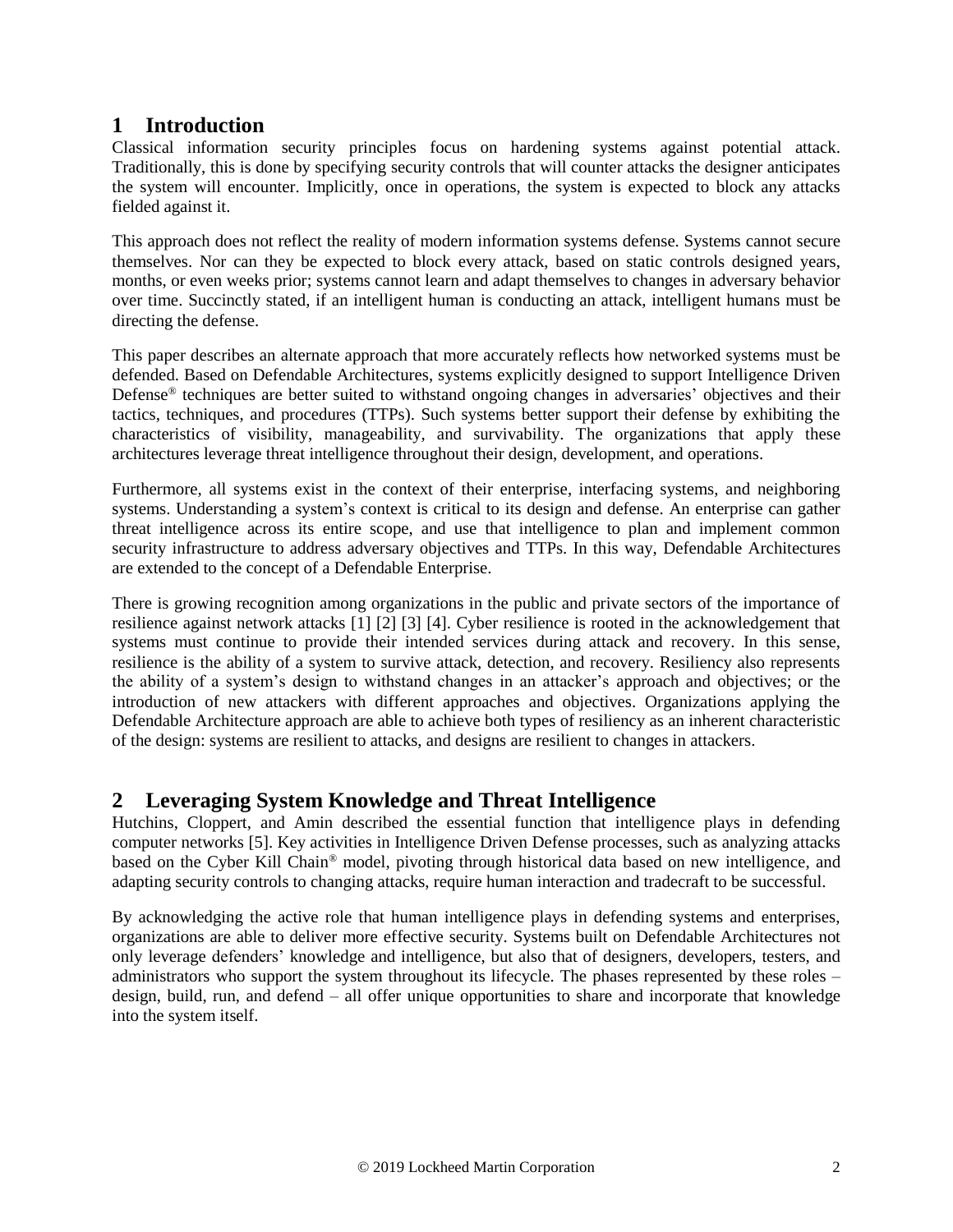During **design**, engineers specify the concept, requirements, and design of the system. This is when many of the fundamental security characteristics of a system are determined. Defendable Architectures are distinguished from traditional security architectures by focusing not just on trying to design a *hardened* system, but by using threat intelligence and system threat analysis<sup>1</sup> to guide architecture decisions, and designing the system to support the needs of Intelligence Driven Defense practices. As described later in this paper, systems based on Defendable Architectures exhibit the characteristics of visibility, manageability, and survivability. During design, engineers also analyze available threat intelligence to determine which security controls will be most effective.

 $\overline{a}$ 



**Figure 1:** Lifecycle of Defendable Architectures

During the **build** phase, engineers implement system functionality and security controls through code and configuration. Testers verify the inherent security characteristics of the system (e.g., input validation) and efficacy of the security controls selected during design. A variety of test approaches are used, such as inspection of configuration settings, demonstration of security controls, static and dynamic vulnerability testing, and adversarial or penetration testing. The selection of appropriate test mechanisms is driven by the risk and relative importance of functions being tested.

During the **run** phase, administrators manage the system and end users utilize it. Administrators sustain the system over time, including operational needs such as patching and system administration. They also support developer and defender diagnostics of the system, and implement changes to security controls based on new indicators discovered by defenders.

During the **defend** phase, intelligence analysts generate intelligence through visibility into adversary activity, and detect and respond to attacks. This includes defending the production, test, and development environments of the system and its source code. Defenders translate indicators to protection and detection rules, and deploy those rules to actively defend systems. They also assess and communicate changes in attack vectors to designers, developers, and administrators.

Each of these phases, and the roles that support them, have important knowledge and intelligence to share and incorporate. These communications are summarized in the figure below, which indicates information transfer from a row's phase to a column's phase.

<sup>&</sup>lt;sup>1</sup> In this paper, *threat intelligence* refers to knowledge about adversaries, their campaigns, objectives, and TTPs, typically gathered through Intelligence Driven Defense, intelligence sharing, and similar approaches (e.g., [5]). *System threats* refer to the undesirable events or conditions that can impact a given system or enterprise (e.g., [6]). These are separate but complementary concepts, as described in section [4.1.](#page-6-0) A means to distinguish them, and to clarify the overloaded term "threat," is necessary.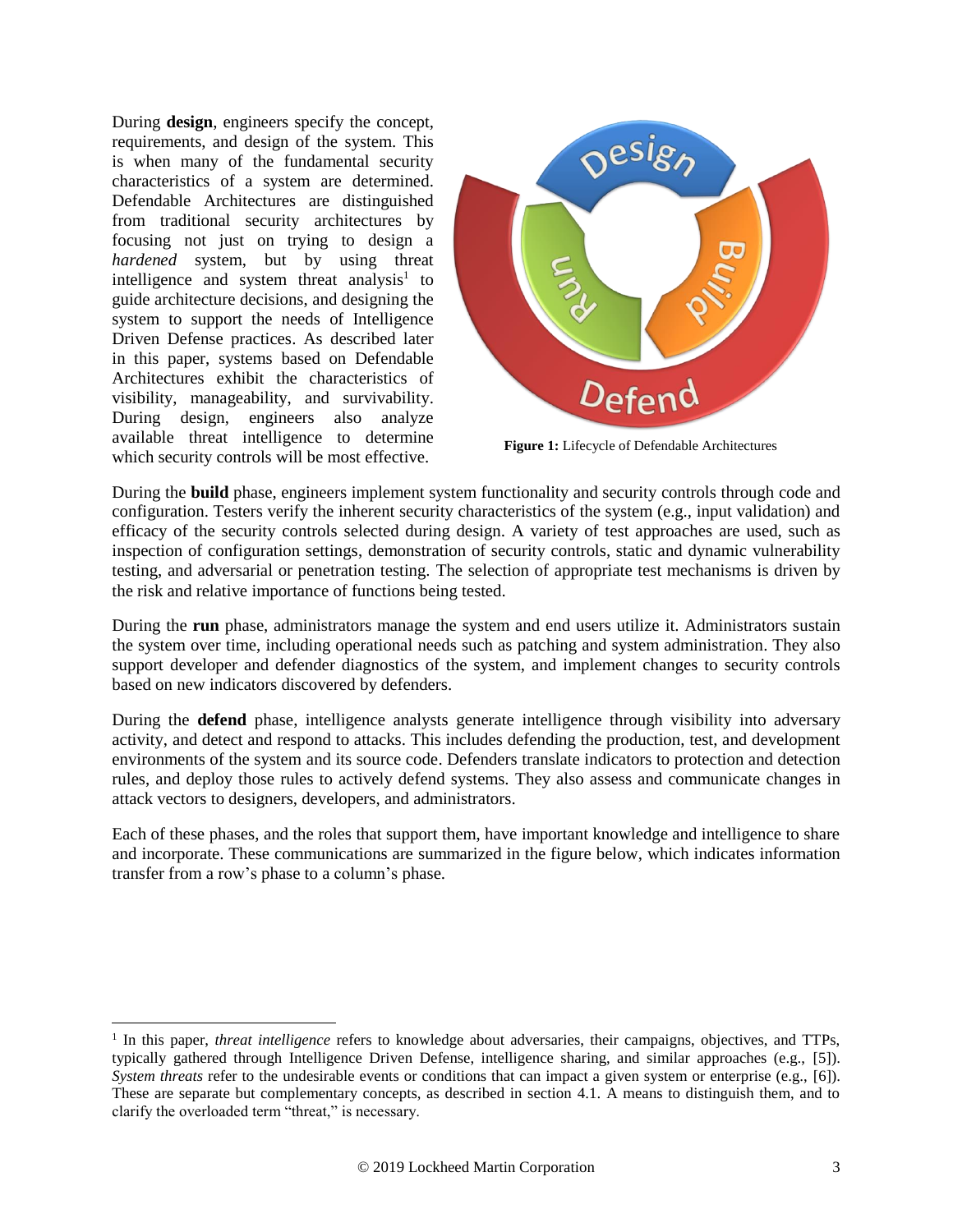| <b>Design</b>                                                                                   | [Design $\rightarrow$ Build]<br>• System design $&$ controls<br>• Threat models $\&$ analysis  | [Design $\rightarrow$ Run]<br>$\bullet$ System design & controls<br>• Threat models $&$ analysis                      | [Design $\rightarrow$ Defend]<br>• System design and<br>controls<br>• Threat model $&$ analysis                                |
|-------------------------------------------------------------------------------------------------|------------------------------------------------------------------------------------------------|-----------------------------------------------------------------------------------------------------------------------|--------------------------------------------------------------------------------------------------------------------------------|
| $[Build \rightarrow Design]$<br>• Dev & test needs<br>• Complexity of controls                  | <b>Build</b>                                                                                   | $[Build \rightarrow Run]$<br>• Components list<br>· Build procedures<br>• Intended behavior<br>• Logs and diagnostics | $[Build \rightarrow Defend]$<br>• Implemented controls<br>• Intended behavior<br>• Log semantics<br>• Vulnerability assessment |
| $\lceil \text{Run} \rightarrow \text{Design} \rceil$<br>• Sustainability constraints            | $\left[\text{Run} \rightarrow \text{Build}\right]$<br>• Sustainability constraints             | <b>Run</b>                                                                                                            | $\lceil \text{Run} \rightarrow \text{Defend} \rceil$<br>• Implemented controls<br>• System configuration                       |
| [Defend $\rightarrow$ Design]<br>• Adversary objectives<br>$\bullet$ TTPs<br>• Visibility needs | [Defend $\rightarrow$ Build]<br>• Adversary objectives<br>$\bullet$ TTPs<br>• Visibility needs | [Defend $\rightarrow$ Run]<br>• Known attack vectors<br>$\bullet$ Rules / indicators<br>• Visibility needs            | <b>Defend</b>                                                                                                                  |

**Figure 2:** Sample of knowledge flows between lifecycle stages

While many of these communications are recognized (and sometimes practiced) by classical security engineering approaches, several are unique to the Defendable Architecture approach:

- Threat models & analysis
- System configuration and intended behavior
- Indicators of adversary activity
- Tactics, Techniques, and Procedures (TTPs)
- Adversary objectives

Highlighted in [Figure 3,](#page-4-0) these communications enable an organization to continuously incorporate knowledge about a system and the threats against it into the way the system is designed, built, run, and defended.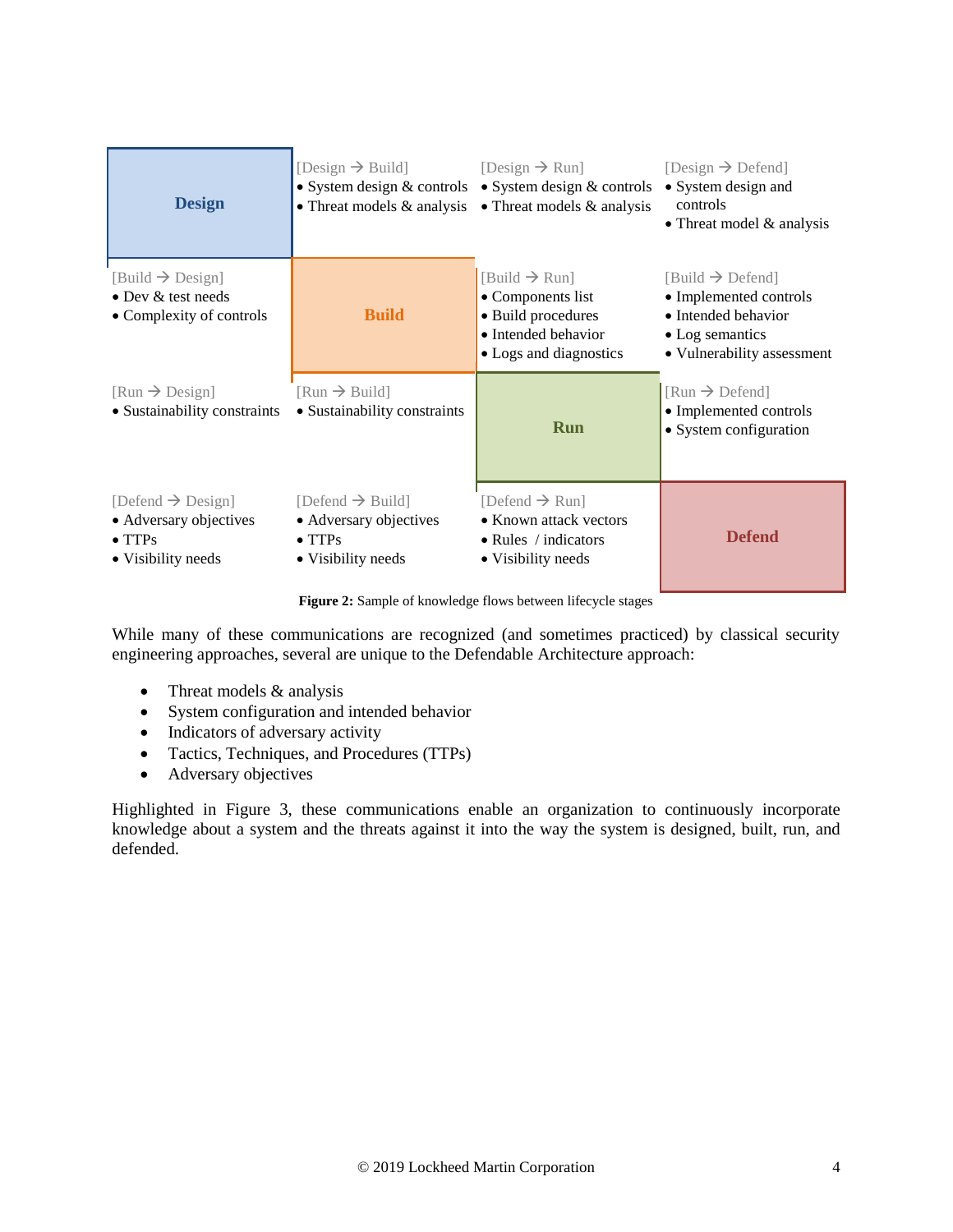

**Figure 3:** Cyclical knowledge flows of Defendable Architectures

<span id="page-4-0"></span>An analysis of the threats against a system is generated while the system is being designed, developed, and modified. This analysis begins with identifying the important assets, such as the data and functionality within the system. System threats are the undesired events or conditions that would impact these assets [6]. As long as the assets exist, so do the threats. For example, a system's transactional data can be subjected to theft, tampering, loss of availability, or repudiation. Each of these threats has different potential impacts to the organization's mission and business needs. Designers and developers balance each of these threats based on their impact to the organization and the controls available to mitigate them. The result of this analysis is an understanding of the system's assets, the threats against them, and the chosen controls. Sharing the results of this analysis with administrators and defenders gives them important insight into which assets are most important to the system, and the purpose of the controls that were selected as a result.

In addition to threat analysis, the designers and developers specify the system configuration and intended behavior. This helps defenders understand the design and implementation of a system, essential during incident triage and recovery. It also helps defenders calibrate their detection mechanisms based on expected system behavior. For example, if administrator access is designed to only be allowed from a particular network path, then defenders know that any administration activity from other networks is cause for further investigation.

Defenders also have important knowledge to share with designers, developers, and administrators. Often collected together under the title *threat intelligence,* we identified three different abstractions. These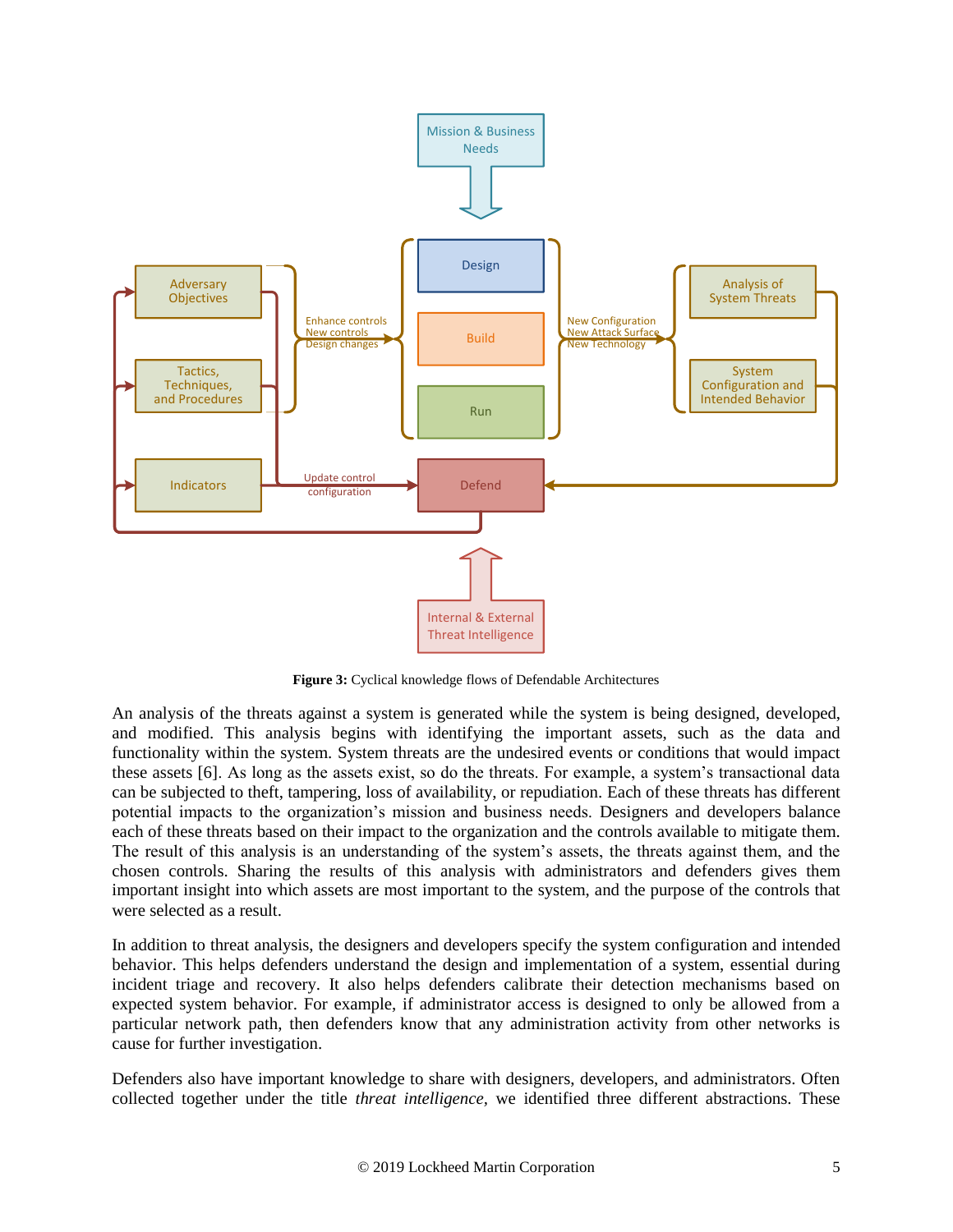different levels of threat intelligence impact the design, implementation, and operations of a system in different ways.

At the most basic level, newly revealed indicators are used to develop rules that are applied to existing controls based on enterprise-level attack analysis and threat intelligence sharing. New indicators usually imply the adversary is changing parts of their toolkits or infrastructure. These changes are typically managed by defenders and added to configuration and rules in existing security controls by the appropriate security infrastructure administrators.

At a higher layer of abstraction, changes in adversaries' TTPs can necessitate implementing new types of controls to address new attack types. These often signal the existence of new adversary campaigns or shifts in the way adversaries conduct their attacks, such as changing from email to web-based attacks. Because an attacker incurs cost to change TTPs, these tend to be more durable detection and protection controls than individual indicators. While some changes in TTPs require infrastructure or system modifications, a flexible infrastructure allows defenders to adapt defenses to many changes in TTPs. Observed changes in TTPs can also result in deemphasizing some existing controls in order to reallocate operations and developer resources to new, more effective mitigations.

The final layer of abstraction of threat intelligence is used to understand the adversaries' objectives. Unlike discovery of indicators and some TTP changes, which can be addressed with greater agility, changes in adversary objectives primarily affects system design and controls selection. Comparing the adversaries' objectives with the confidentiality, integrity, and availability needs of the system allows designers to make appropriate design decisions about the system and to choose security controls that most effectively mitigate anticipated threats to the system. For example, a system that must withstand a distributed denial of service (DDOS) attack will be designed differently than one that is not intended to survive such an attack. It also allows developers, testers, and administrators to implement and sustain the necessary controls and choose appropriate test scenarios. Analyzing the security needs of the system in the context of current threat intelligence gives a more complete picture of a system's risk posture.

For organizations that have already deployed security infrastructure with Defendable Architecture in mind, defenders can respond rapidly and directly to new indicators and changes in TTPs. The fewer steps required to adjust controls based on new intelligence, the quicker an organization can react to its adversaries' changes. This is further described in section [5, The Defendable Enterprise.](#page-17-0)

These knowledge flows create a closed-loop virtuous cycle where threat intelligence influences system design and implementation, which in turn improves the operations and defense of the systems themselves. By sharing this knowledge across the roles that support a system throughout its lifecycle, the entire team is better able to defend the system. The result is a system that is resilient to attack, and a system architecture that is resilient to changing attackers.

# <span id="page-5-0"></span>**3 Supporting Intelligence Driven Defense®**

Leveraging the knowledge flows described above, organizations can field systems that are adapted to their mission needs and adversaries' capabilities and objectives. It also allows organizations to more effectively defend these systems with better insight into how the system is intended to operate under normal conditions. These information exchanges drive the design decisions, implementation tradeoffs, and operational needs of the system.

In addition to this information exchange, Defendable Architectures exhibit certain common characteristics. With these traits, systems are explicitly designed for Intelligence Driven Defense practices, allowing administrators and defenders to better perform active defense of the systems. These characteristics are summarized as visibility, manageability, and survivability.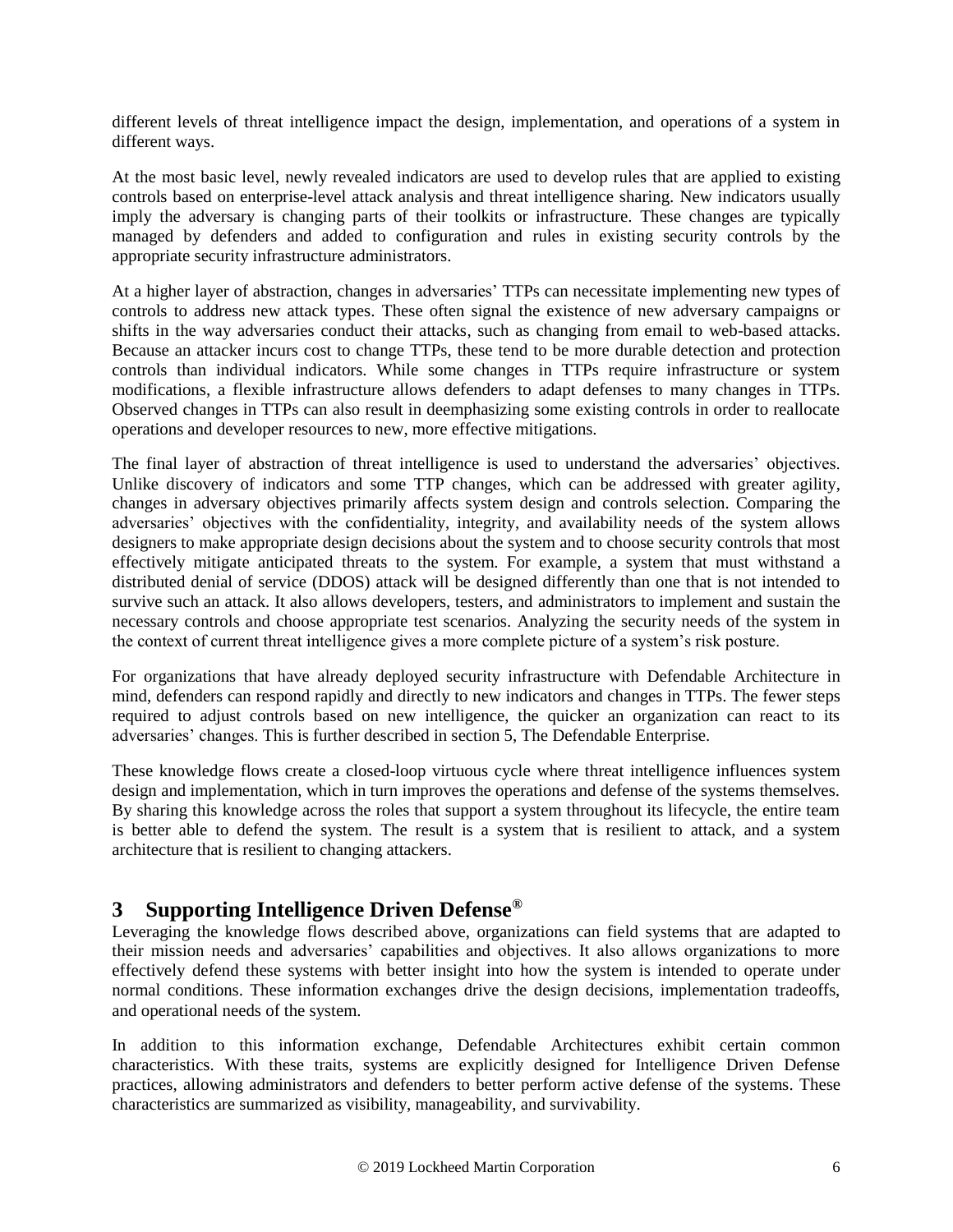**Visibility** is a critical enabler for Intelligence Driven Defense analysis. It allows operators and defenders to see the activity on the network, in the operating system, and at the application layer. It also provides a historical record of activity to investigate based on future intelligence.

**Manageability** ensures that a system can be sustained over time. Sustaining a system's security posture includes administrative activities such as system patching and configuration. It also entails being able to update the security controls of the system or its environment based on new threat intelligence. The speed and precision with which updates can be deployed greatly affects how well it can be defended.

**Survivability** allows the system to provide its intended services during attack, compromise, and recovery. Whereas classical security principles focus on hardening a system against initial attack, Defendable Architectures also address the system's ability to withstand lateral movement and support recovery from attack in an assured manner.

# **4 Creating Defendable Systems**

Security is an inherent characteristic of a system, not a feature added afterward. Likewise, a system based on Defendable Architectures incorporates mission needs and threat intelligence, and exhibits the characteristics of visibility, manageability, and survivability as intrinsic parts of the system. The following sections describe how to design, build, run, and defend systems based on Defendable Architectures.

## <span id="page-6-0"></span>**4.1 Designing Defendable Systems**

It is the designer's responsibility to build Defendable Architecture characteristics into a system's design. While conventional approaches to security design focus on selecting controls, designers must begin with an understanding of the assets within the system, the threats against them, and the impact of those threats to the organization's mission and business needs. The primary security goal of a system is to protect its assets; therefore threats against those assets are the primary consideration of the design. Unlike vulnerabilities and design flaws, system threats represent a relatively stable set of security objectives for the system. As stated above, as long as the asset exists, so do the threats. This provides a basis for evaluation and selection of controls to incorporate into the system's design.

Following a structured threat analysis methodology helps designers identify the potential threats against the system and its assets. It also provides a means to assess which controls and design alternatives will effectively mitigate the identified threats and attack vectors. For example, encryption of data at rest can mitigate unauthorized disclosure, but the specific implementation determines which types of theft it will be effective against. It this example, disk-level encryption only mitigates physical theft, whereas application-level encryption mitigates system-level attacks. Each option impacts system performance and maintenance needs in different ways. These represent tradeoffs that the designer makes in mitigating threats and managing impacts other system requirements.

Even a mildly complex system has a number of assets, and therefore many potential threats. Designers utilize their understanding of the organization's mission and business needs to help assess and triage the system threats. Organizations with a mature threat intelligence practice are also able to incorporate this information into the system threat analysis process. The IDDIL/ATC methodology [6], for example, provides steps that naturally incorporate mission needs and threat intelligence. [Figure 4](#page-7-0) depicts these inputs into the system threat analysis process.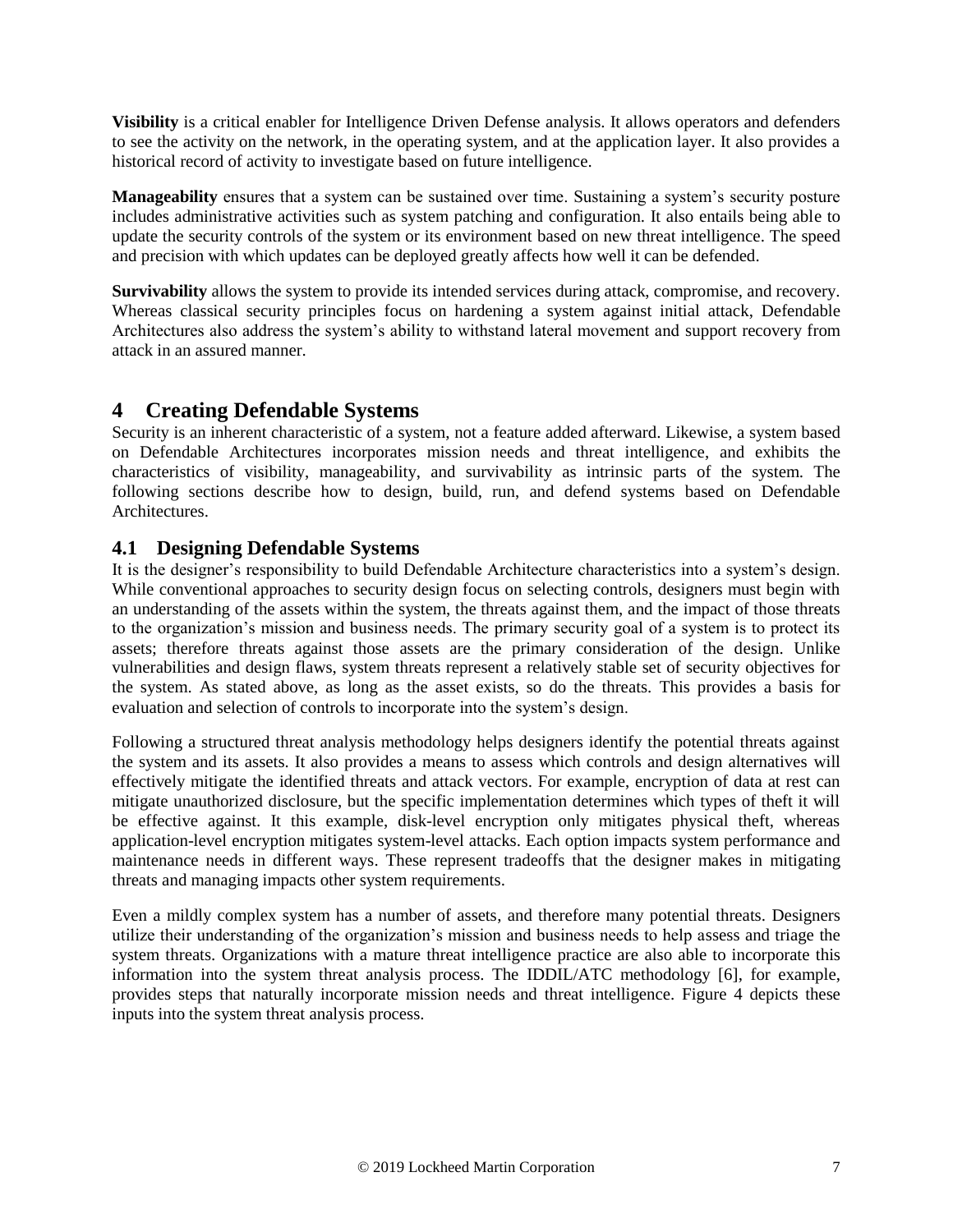

**Figure 4:** Incorporating mission needs and threat intelligence into system threat analysis

<span id="page-7-0"></span>Using this combined analysis, the designer is able to make informed decisions about design tradeoffs and selection of effective security controls. Designers must carefully evaluate the extent to which they build controls to counter each threat. For example, as depicted in [Figure 5](#page-7-1) some threats against the system must be mitigated even in the absence of existing threat intelligence, particularly where the impact to the system, mission, or organization is severe.



<span id="page-7-1"></span>**Figure 5:** Using system threats, mission needs, and threat intelligence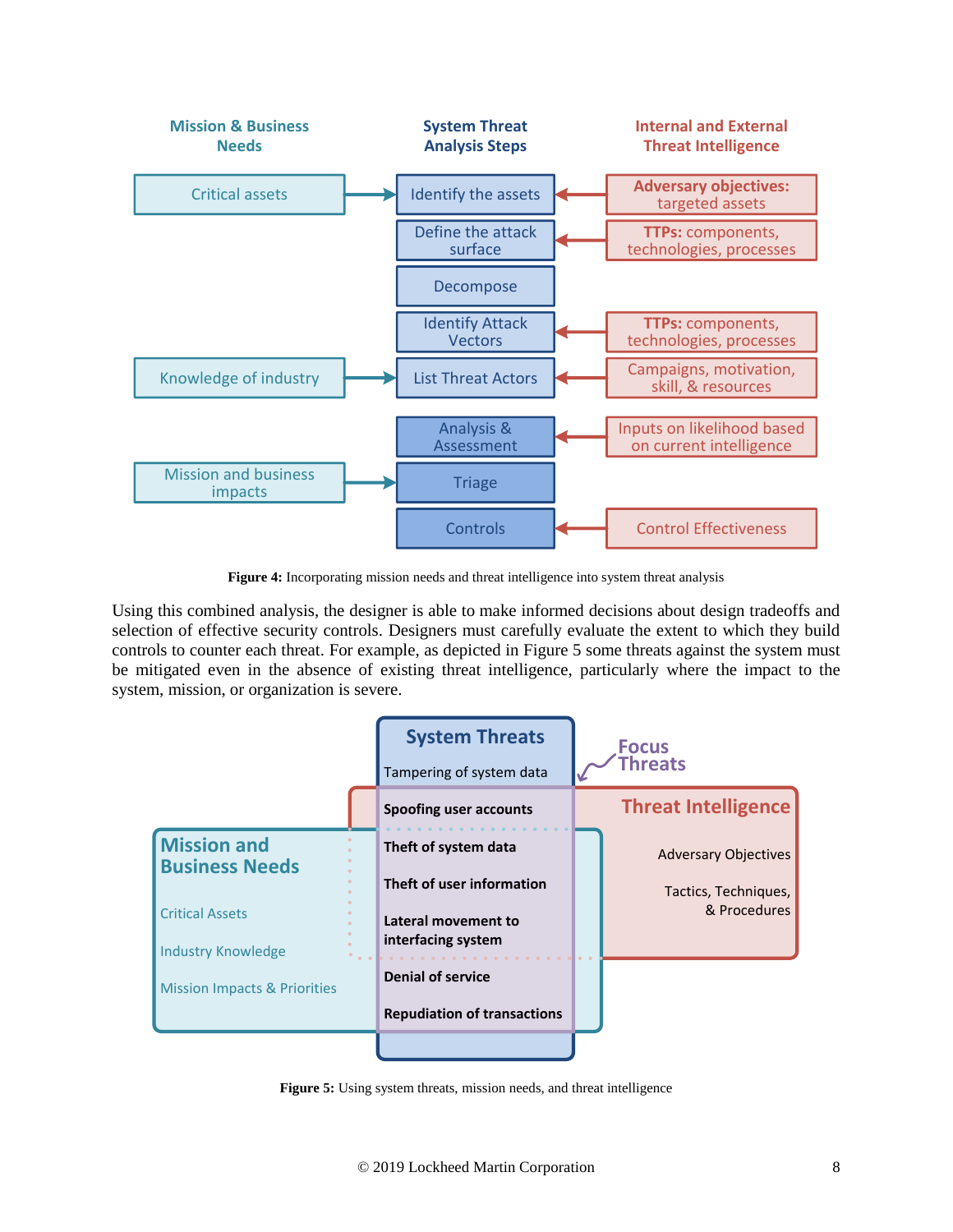When selecting controls, designers address both individual system threats and the need to actively defend the system as a whole. A catalog of the organization's security controls that spans the set of functions described in [Figure 6](#page-8-0) ensure that designers are aware of the security infrastructure and services available to their systems. By defining controls based on the *functions* they deliver, this catalog provides designers with clear guidance on what each control provides to the system, rather than what it prevents. Designers primarily leverage controls in the "Protect" functional group as mitigations to system threats, though other functions can be applied as compensating controls to address gaps in Protect functions.

However, solely mitigating individual threats against the system's assets does not yield a defendable system. As outlined in section [3,](#page-5-0) designing for Intelligence Driven Defense practices requires *visibility* into system activity and behavior, *manageability* for timely deployment of system updates and rules based on new intelligence, and *survivability* to continue to provide services during attack and recovery. Therefore, designers apply controls from the breadth of functional groups to build the key Defendable Architecture characteristics into the system. The subsections below describe how to incorporate each of these characteristics into a system's design.

| <b>Control</b><br><b>Function</b> | <b>Description</b>                                                           | Visibility | ility<br>eab<br>ă | jii |
|-----------------------------------|------------------------------------------------------------------------------|------------|-------------------|-----|
| Inventory                         | Discover, track, and report on IT assets throughout their lifecycle          |            |                   |     |
| Collect                           | Capture, organize, and retain system activity                                | ✓          |                   |     |
| Detect                            | Identify and alert on system activity                                        |            |                   |     |
| Protect                           | Prevent attack and unauthorized system behavior                              |            |                   |     |
| Manage                            | Deploy system configuration, updates, and rules based on threat intelligence |            |                   |     |
| Respond                           | Incident handling, system analysis, and recovery                             |            |                   |     |

**Figure 6:** Top level control functions from the Functional Controls Hierarchy [6]

<span id="page-8-0"></span>An organization can deliver its controls at different tiers, as depicted in [Figure 7.](#page-9-0) Security infrastructure consists of the functions built into the system's environment. Examples include full packet capture and network intrusion detection. Security integration services are those that a system can use, but must integrate with. Examples include log collection and authentication services. Reused security controls are deployed into the system from managed libraries, such as operating system images and cryptography libraries. Finally, application-specific security controls are those that an application must implement itself, such as input validation, memory checks, and application event logs. Designers use infrastructure and services where possible, allowing the system's developers and administrators to focus on core functionality of the system. It also leads to more consistent implementation of the controls and improves overall defense by providing visibility at the common infrastructure layer.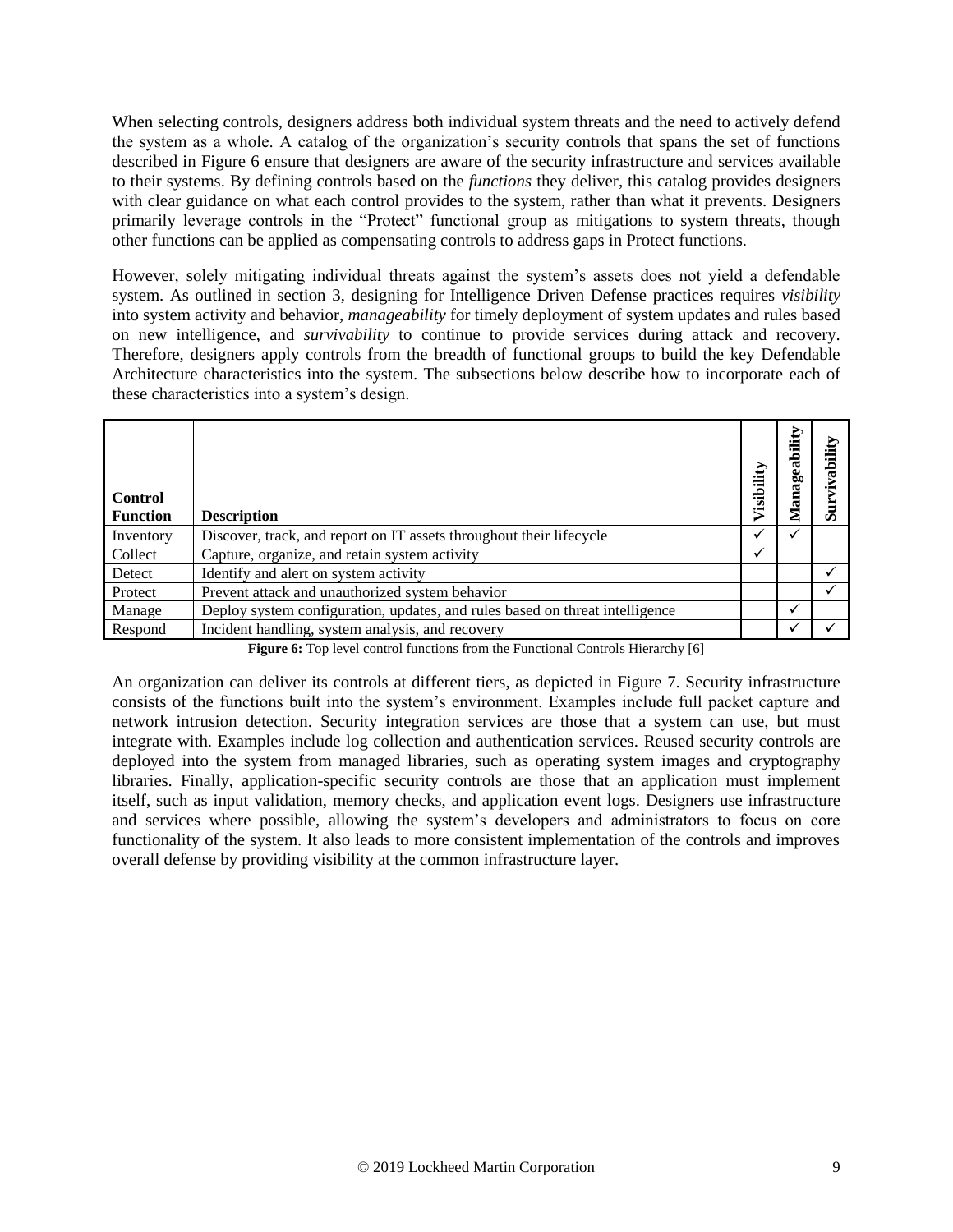

**Figure 7:** Tiers of available security controls

#### <span id="page-9-0"></span>**4.1.1 Designing for Visibility**

The goal of designing for visibility is to enable defenders to comprehensively monitor current and historical activity within the system. Visibility controls also allow administrators and defenders to recreate the sequence of events over time and across components within the system. This requires visibility controls to be placed at critical vantage points within the system. It also means that the contents of the recorded events must contain enough information to correlate log entries over time and across components. [Figure 8](#page-9-1) provides a sample of questions and activities that a designer considers when determining visibility requirements.

| <b>Network</b>                                              | What talks to what, when?                                     |
|-------------------------------------------------------------|---------------------------------------------------------------|
|                                                             | Show me everything that went over the network.                |
|                                                             | What if the communications are encrypted?                     |
|                                                             | Tell me if known malicious traffic goes over the network.     |
|                                                             | What's happening on the server / workstation?                 |
| Operating<br><b>Systems</b>                                 | Tell me when something known malicious happens.               |
|                                                             | What's installed and patched on each system?                  |
|                                                             | I need a forensic image of a given system.                    |
| Platform &<br><b>Application</b>                            | What is happening on the web server, DBMS, application, etc.? |
|                                                             | What is going into and out of the system?                     |
|                                                             | What did a user try to do in the system?                      |
|                                                             | What network and OS events correspond to this user action?    |
| <b>Identity &amp;</b><br><b>Access</b><br><b>Management</b> | What accounts where created, when, and by whom?               |
|                                                             | Who authenticated, when, where, and how?                      |
|                                                             | What authorized actions did the user perform?                 |
|                                                             | What unauthorized actions did the user attempt?               |

**Figure 8:** Sample of visibility objectives at different system layers

<span id="page-9-1"></span>The system threat analysis used for overall system architecture is also used in determining where to locate visibility controls in the system. Trust boundaries in a threat model represent important defensive lines to implement in the system. Monitoring activity at trust boundaries and system assets provides administrators with valuable diagnostic information, and gives defenders essential visibility into adversary activity. To the greatest extent possible, designers leverage the visibility infrastructure built into the system's environment and integration services available to the system.

Given both the real-time and historical usage of visibility, it is important to separate the concepts of event collection, detection, storage, and analysis. The processes for collecting network data and system logs can subsequently feed correlation and detection mechanisms, along with processing, storage, and analysis, as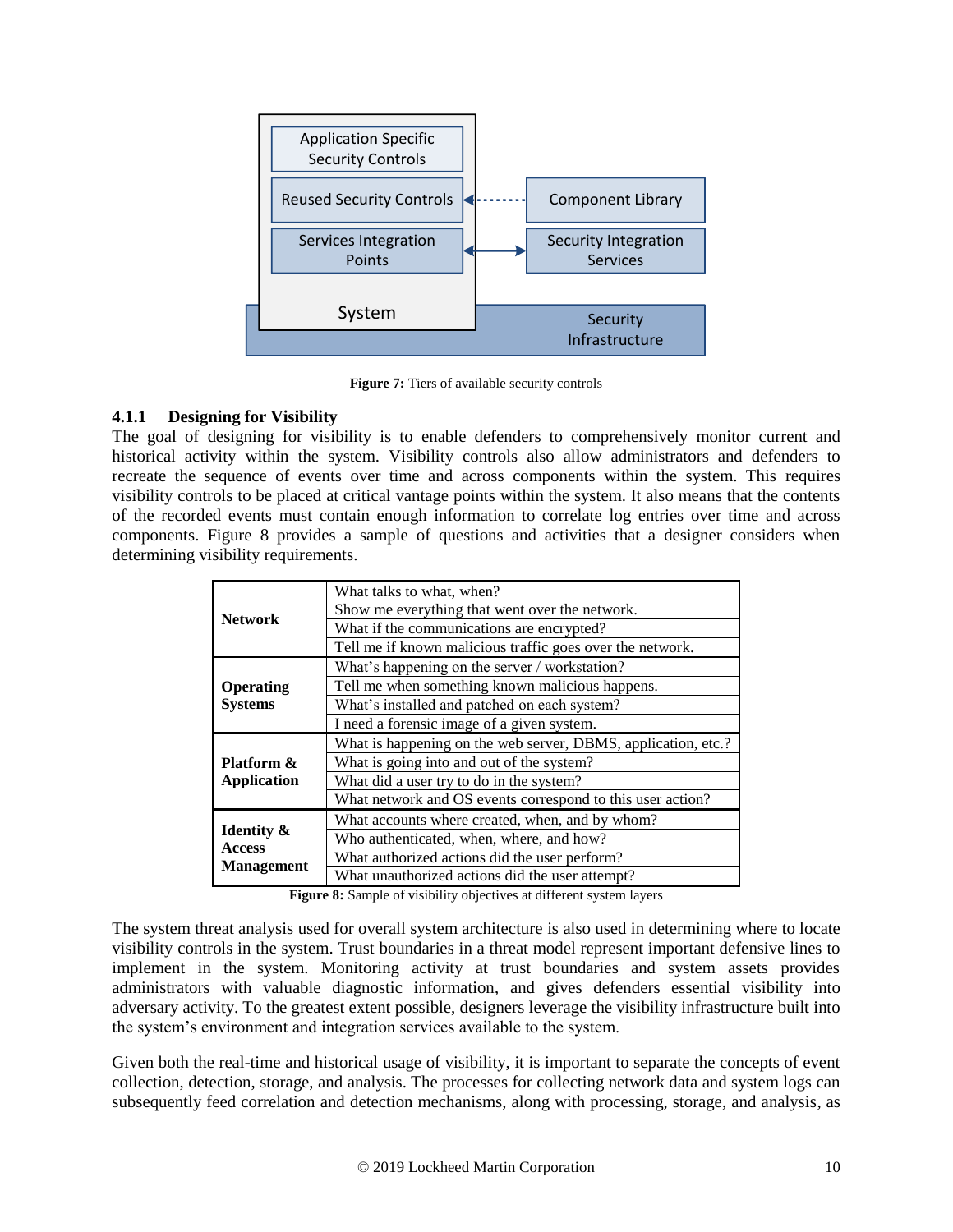depicted in [Figure 9.](#page-10-0) Designing for visibility holistically across the enterprise ensures that important attack surfaces are monitored and that data collected from different sensors can be correlated and pivoted on. See Section [5](#page-17-0) for more information about holistic visibility in the Defendable Enterprise.



**Figure 9:** Visibility infrastructure

<span id="page-10-0"></span>Collection and storage of visibility data puts demands on an organization's computing, network, and storage capacity. Designers, administrators, and defenders collaborate to prioritize visibility points, collection rates, and retention periods. Typically visibility requirements begin at the network layer, and then move up the stack to operating systems and applications. Each subsequent layer enriches the semantics of events being collected, but also adds volume and challenges in normalizing the data. Highly diverse visibility sources, such as application logs often do not lend themselves well to normalization. Often it is best to leave these logs in a relatively raw format for processing during analysis.

Visibility extends beyond monitoring active attacks. For example, knowing when and how an adversary is performing reconnaissance, and being able to correlate that activity to later stages of an attack, provides critical intelligence about how a particular adversary operates. As a designer, being aware of how the system can be abused in each stage of the attack and ensuring visibility into that activity are important parts of building Defendable Architectures.

#### **4.1.2 Designing for Manageability**

A manageable system is one that can be actively defended against current and emerging attacks, requiring a design that supports basic inventory, configuration, and vulnerability management as well as expedient updates to controls based on indicators, TTPs, and adversary objectives derived from threat intelligence.

Vulnerability management requires timely patching and configuration of all components of the system. While patching infrastructure can address much of this need, designers must recognize that some components are not readily supported by an enterprise patching system. These components typically require administrators to manually download and apply patches. By extension, merely patching software does not make it secure. Administrators must also set and maintain its configuration. As with patching, configuration management addresses much, but not all, of this problem set.

Therefore, designing for manageability also includes mechanisms for administrators to manually install, patch, and configure components. The Defendable Architecture includes controlled and monitored paths for administrators to access systems, download updates, and manage system configuration. The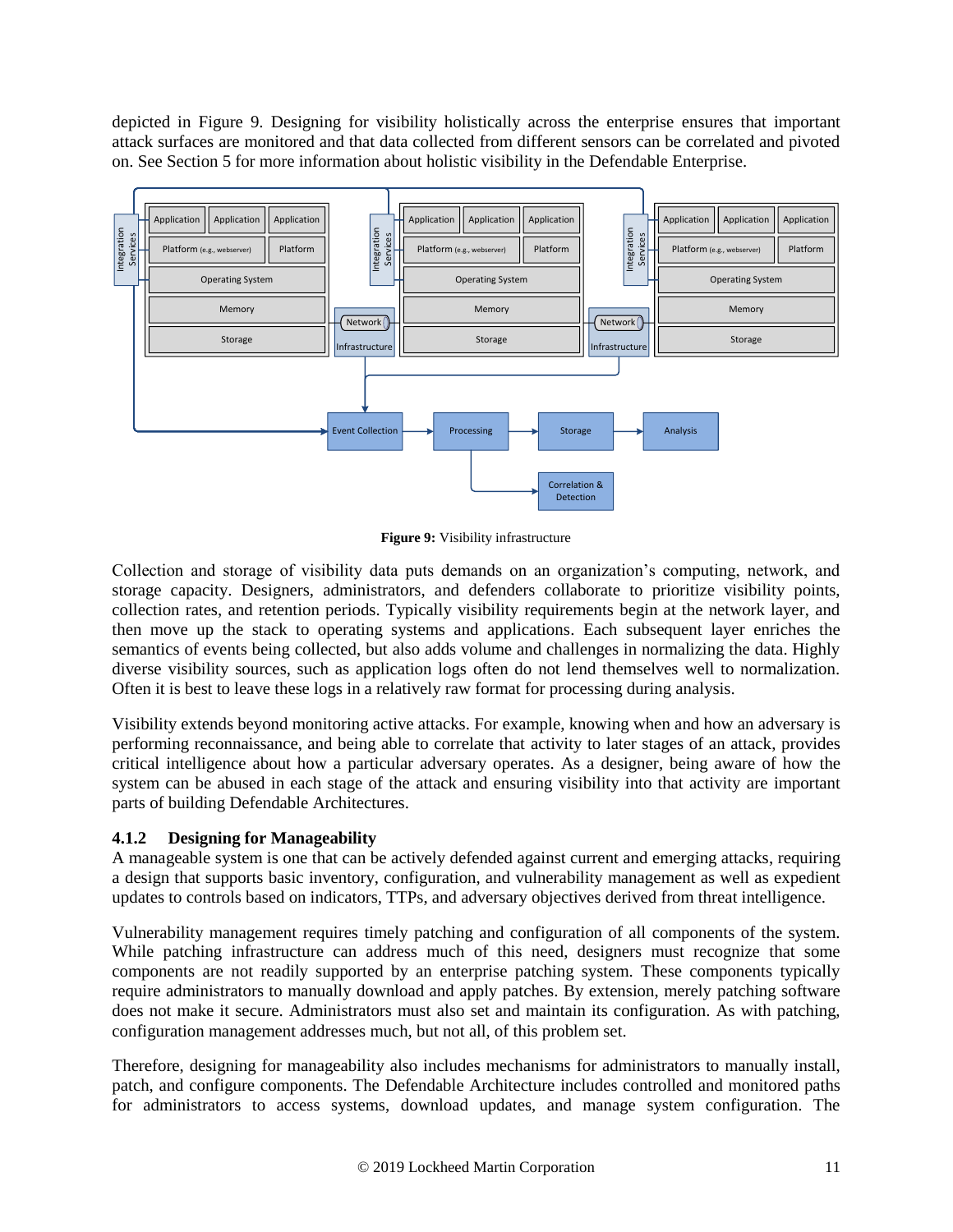characteristics of visibility and survivability are also applied to administration paths. Monitoring activity on administrator interfaces provides insight into what actions were taken when, by whom, and from where; essential for recreating the sequence of events from an incident. Survivability ensures that administrators will still be able to manage the system, even when it is under attack.

Paradoxically, many manageability functions can increase the system's attack surface by requiring additional external interfaces. The need and means of implementation of each for these functions must be considered in the context of the system and its threats. For instance, in most cases an automated interface to support patching is an appropriate implementation. However, in some scenarios, such as an air gapped system, reducing the patching frequency may in fact decrease overall system risk, assuming compensating controls are in place.

The second portion of designing for manageability is incorporating new threat intelligence into the system's security controls. Organizations that do this efficiently differentiate themselves in their cyber security defense from those based on classical security principles. Systems based on Defendable Architectures can achieve this portion of manageability chiefly though using common security infrastructure and services that apply to each layer in the system's architecture.

That means having controls at the network, operating system, platform, and application layers. This allows defenders to update controls at the appropriate level of the system's stack. For instance, intelligence about an adversary's infrastructure may yield indicators to block certain IP addresses, and be implemented in an IP firewall. Whereas intelligence about command-and-control protocols may yield rules based on HTTP headers and content, and be implemented in a web proxy. This ability to update controls at different layers in the system, and across multiple systems, allows defenders to implement precisely tuned rules, greatly improving the efficacy of deployed controls against current and emerging attacks. A cross-reference between an organization's controls catalog, such as the one outlined in [6], with the types of indicators that each control can effectively mitigate, provides important insight to both designers and defenders.

By aligning visibility vantage points with protection controls, defenders are able to test and tune rules based on historical network traffic and system logs. This allows defenders to confidently deploy new and updated rules with low risk of false positives or unintentional business impact. Furthermore, infrastructure based of Defendable Architectures can be adapted to changes in TTPs and even adversary objectives. Building protection on top of existing visibility collection capabilities provides a flexible architecture that streamlines adding new types of rules and blocking techniques based on an existing data collection pipeline, increasing defensive agility.

In this sense, Defendable Architectures are distinct from, though not mutually exclusive of, the classical approach of defense in depth. Traditionally, defense in depth promotes the idea that multiple controls with the similar purpose will offset each other's weaknesses, treating controls as a static cascade of filters in anticipation that at least one will have the correct configuration to block an attack. However, the heterogeneity imposed by defense in depth degrades a system's manageability by requiring administrators to be proficient in multiple tools and spend time maintaining them. Defendable Architectures focus creating systems that can implement actively tuned controls across the system's stack based on threat intelligence and system threat analysis.

#### **4.1.3 Designing for Survivability**

Survivability is the ability of the system to provide its intended service during attack, compromise, and recovery. The objectives of an adversary affect the types of survival mechanisms a system should have in place. Attackers whose objective is computer network exploitation (CNE) aim to exfiltrate information from the targeted organization. In this case, compromise of a system rarely causes the system to fail; part of the intruder's objective is to remain undetected, and many attackers go to great length to evade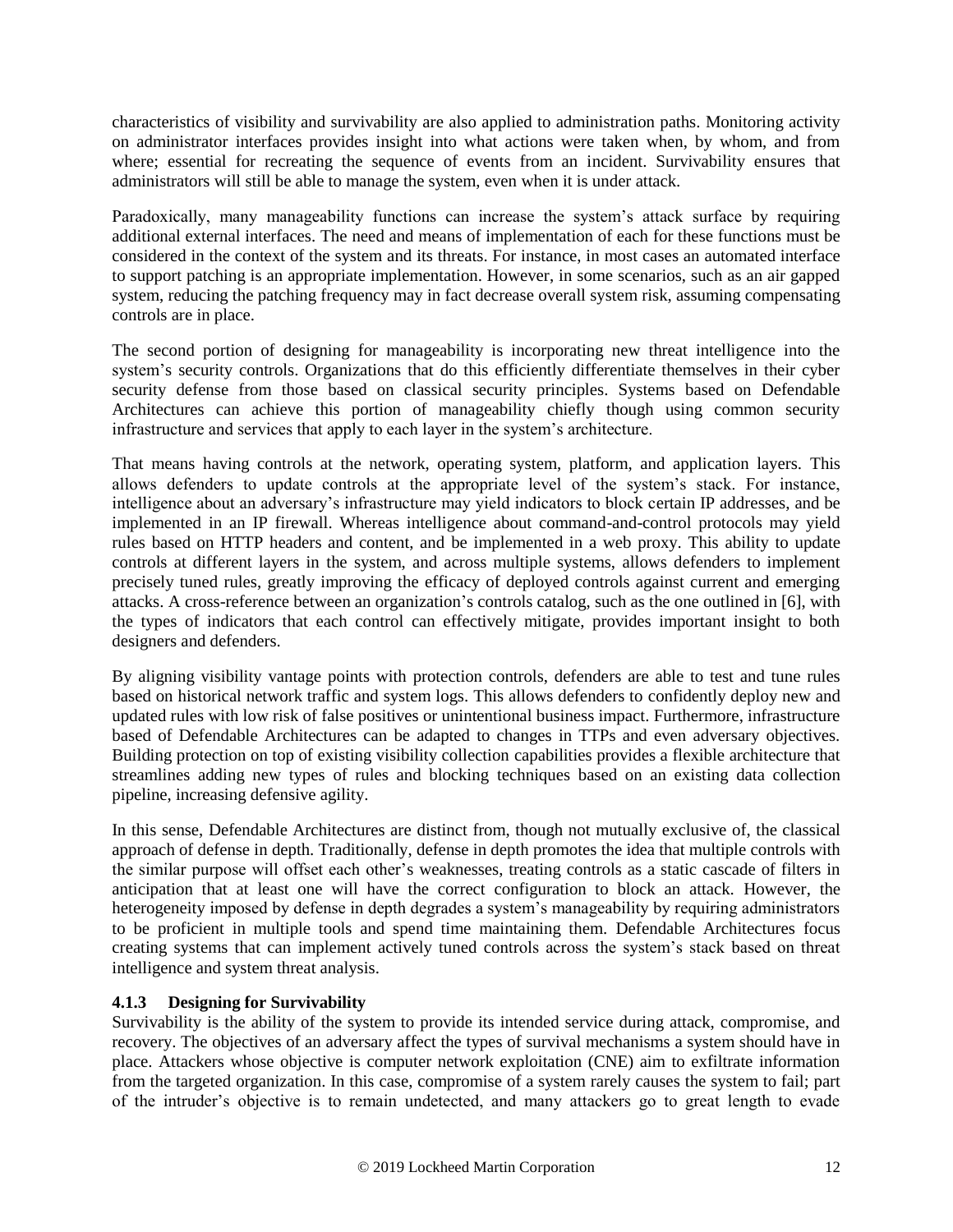detection. In the case of CNE, it is the discovery and recovery process – not initial compromise – that is most disruptive to the system. Organizations often induce failure once a successful attack is detected, by taking the system offline to perform analysis and recovery.

In contrast to CNE, attackers whose goal is computer network attack (CNA) are intent on disrupting or destroying portions of an organization's assets. In some cases, the system under attack is the target, such as in a denial of service (DOS) attack. However, often the CNA sequence begins with gaining undetected access to systems that provide subsequent access to the target through lateral movement. The systems on this attack vector are subject to the same survivability needs as those targeted for CNE.

In the case of both CNE and CNA, system designers must compare system threat analysis artifacts with available threat intelligence about the adversaries' objectives, as described in Section [4.1.](#page-6-0) This allows the designer to choose defensive measures matching needs of the system with the anticipated attack objectives and business criticality of the system. Changing adversary objectives may necessitate changes to the design of the system or supporting controls. For example, new threat intelligence indicating that a system may be targeted for data tampering would prioritize implementation of fine-grained auditing and integrity controls in the system. These needs can be anticipated during the design phase using threat analysis techniques. Even where the controls aren't built into the initial implementation of a system, they can be designed for future integration.

The most common response to incident recovery is to take the entire system offline, perform forensic analysis on the system to understand when, how, and which parts have been compromised, then restore the system configuration and data from backups or build procedures. While this design and operational approach is acceptable for many systems, a much more sophisticated approach is required for missioncritical systems.

A more advanced survivable design will allow the system to continue operating during analysis and recovery. The ability to remain in operation during recovery is dependent on an architecture that (1) provides thorough visibility and analysis into the current and historical state of the systems components, (2) allows components to be taken offline and put back online without impacting normal operation.

Visibility in this case is an extension of the characteristic described above. In order to support discovery and analysis of attacker activity, visibility must cover the depth of the system stack, and breadth across the components in the application. It must also span the time domain, from on-demand forensic capture to historical activity in the system. These will include network traffic capture, logging changes to file systems, operating systems, application configuration, and application activity. Finally, it requires the ability to perform full forensic capture of system state, including memory and network traffic. These are necessary for intrusion analysts to assess current state of the system and correlate with indicators and campaign intelligence from other sources. Based on this analysis, it is then possible to determine which components have been compromised and for how long. An assured recovery can then be performed based on system backups, build procedures, and test plans.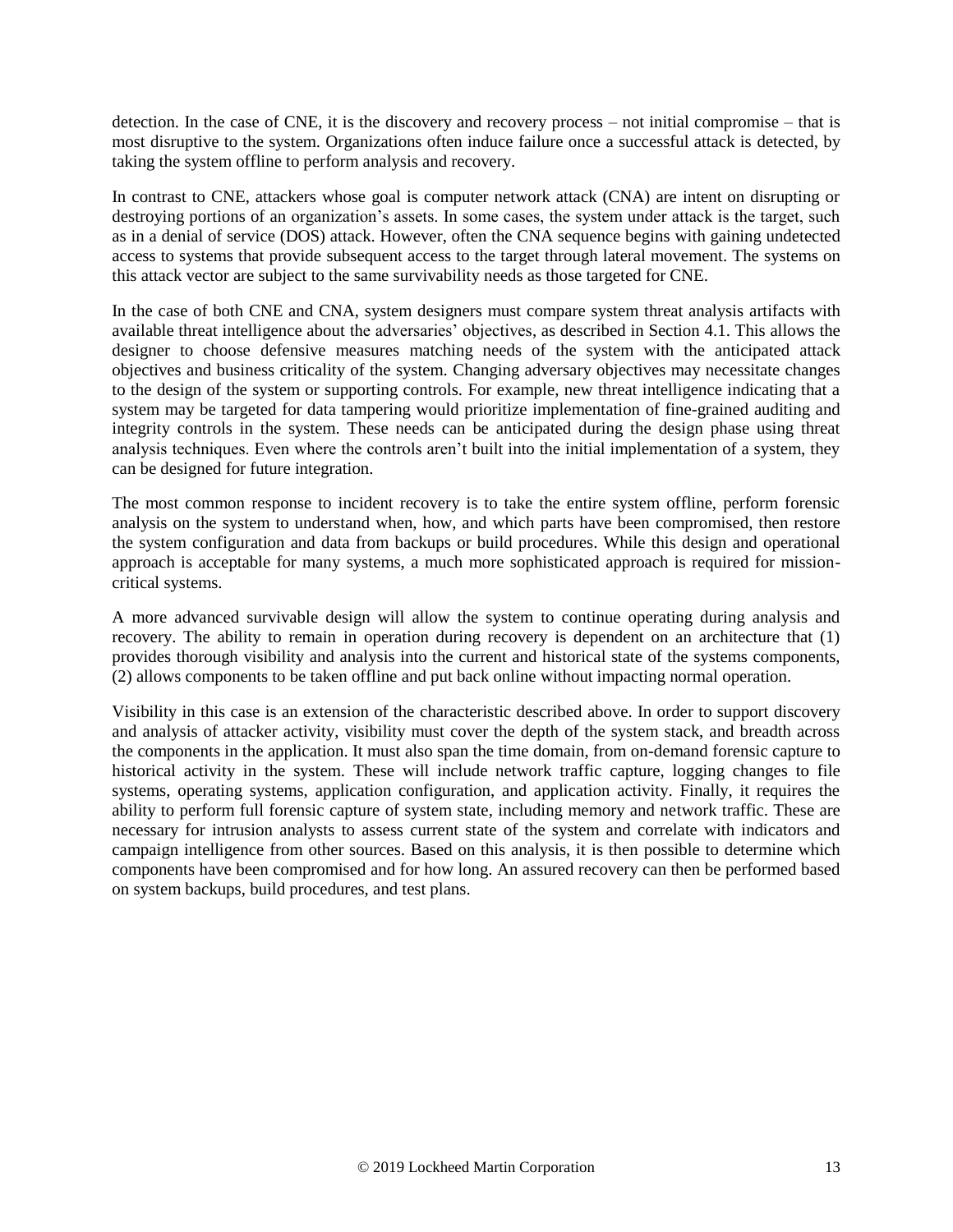

**Figure 10:** Visibility for intrusion analysis and recovery

The second requirement of advanced survivable designs – allowing components to be taken offline and put back online – necessitates designing for component failure. Several design patterns exist for supporting component failure, and many modern system architectures are designed to gracefully withstand the failure of individual components. This allows systems to survive loss of availability against parts of the system, whether accidental (e.g., system crash) or intentional (e.g., denial of service attack). Chaos Monkey [7] is an excellent example of explicitly designing and building for component failure. By intentionally designing components for – and being continuously subjecting to – failure, an overall system can be highly resilient to availability faults. Designers evaluate the system for single points of failure or compromise to understand the aggregate survivability of the system as a whole.

Designing for component failure only addresses loss of availability; it does not adequately address compromise of a system's components due to attack. In this case, designers also consider the trustworthiness of a component. In both CNE and CNA, individual components may continue to run, but may not be trusted to perform their function correctly. The system is designed to allow administrators to selectively change components' trusted status in the system. For some designs, this can be accomplished using infrastructure controls such as disabling service accounts or network isolation. Other systems require application-level controls to achieve the necessary degree of granularity.

#### *4.1.3.1 Lateral movement*

Many attackers use an initially compromised system as a foothold to move laterally within and between systems. This allows an attacker to both broaden his span of access within an enterprise and also to choose weaker targets for initial entry.

In addition to being able to gracefully recover from intrusion, a survivable system is designed to contain the initial compromise. The implication of lateral movement is that designers further scrutinize trust boundaries within the system. Very few interfaces between components should be considered fully trusted. A clear understanding of what interfacing components are *capable* of doing to each other –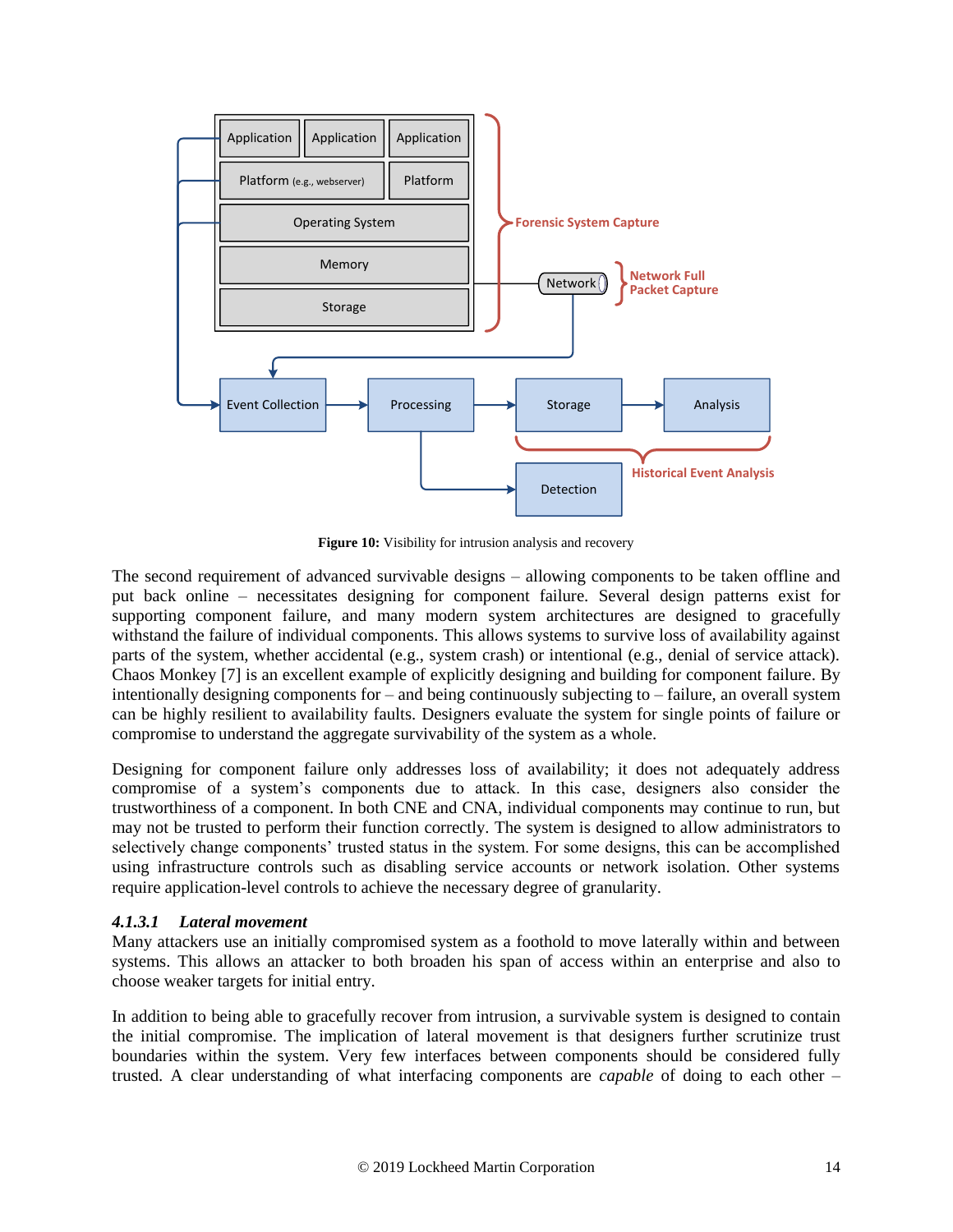instead of merely what they are *intended* to do – is necessary in order to properly mitigate lateral movement.

When evaluating lateral movement, designers consider components that do not normally interface with each other, but are also not *prevented* from interfacing. This is a common problem with neighboring systems in a hosting environment. Even if they are not designed to interface, implicit trust of adjacent systems can allow an attacker to establish direct connections, or via common infrastructure such as authentication or backup services. Threat intelligence can provide insight into commonly used lateral movement TTPs, which help designers prioritize compensating controls.

Resistance to lateral movement begins with traditional system hardening and least privilege configuration to limit the attack surface between systems. However, Defendable Architectures also ensure visibility into lateral movement through logging and network monitoring.

Design decisions on system segmentation can drastically affect survivability. The foundational design principles of coupling and cohesion have a strong influence over a system's resistance to lateral movement. Tightly coupled components tend to share a high degree of trust, which is easier to exploit for lateral movement. Consider the design alternatives, depicted in [Figure 11,](#page-14-0) for running two software services. A simplified set of design options balance sharing accounts and servers. In configuration A, the services are tightly coupled and share trust via the operating system and service account. The service itself is the only defensive boundary against an attacker who has gained control over the other service. At the other extreme, configuration D uses separate accounts and separate servers, forcing the attacker to compromise another account and another server.



**Figure 11:** Comparison of apparent attack surfaces in different component segmentation options

<span id="page-14-0"></span>Analyzing how, and to what degree, an attack surface can be defended helps designers make informed decisions about system configuration. By considering how to provide visibility and survivability on attack surfaces, designers can determine the appropriate forms of segmentation within the system and the degree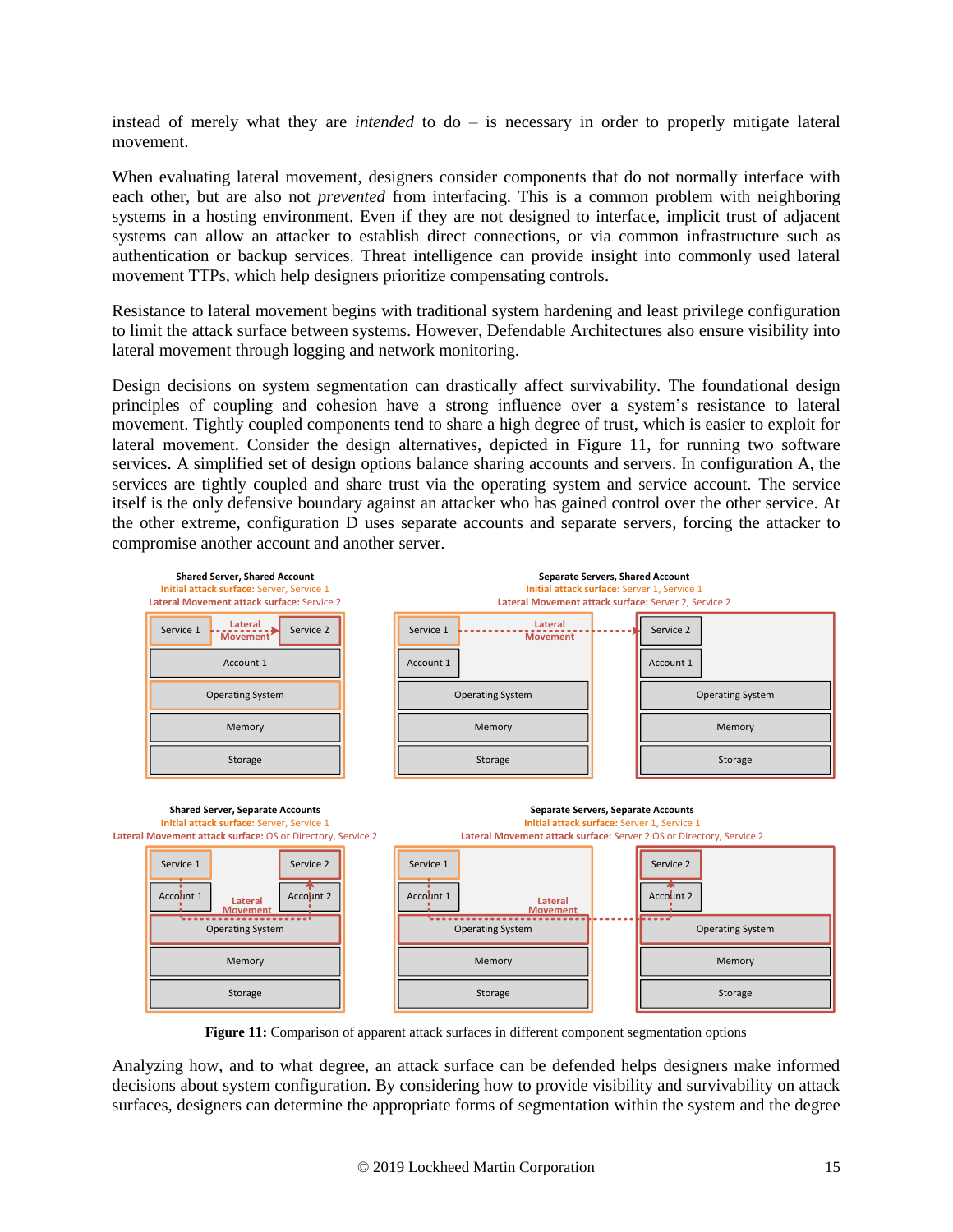to which individual components can be trusted. The designer weighs these options against the threats against the system, threat intelligence about lateral movement, and the manageability constraints on the system. As with most design decisions, these tradeoffs must be taken holistically to consider impacts to the system functionality, security, and operational costs.

## **4.2 Building Defendable Systems**

Developers, engineers, and testers are responsible for implementing and integrating defensive measures in systems. Leveraging system threat analysis from designers and threat intelligence from defenders, developers select the correct control implementations, and testers prioritize verification methods based on real-world attacks.

As with designers, the system's developers and testers must be aware of available security infrastructure and integration services. Reusing these existing implementations reduces the work required to implement the system, allowing the build team to focus on core system functionality. Reuse also provides greater consistency for administrators and defenders in interacting with systems across the enterprise.

### **4.2.1 Building for Visibility**

The most effective action that developers and engineers take in improving the visibility of their system is implementing robust application logging. Application logs record both events relevant to the mission of the application and to the application's security. Rich security logs provide insight beyond traditional allow/deny and success/failure events, to show how the application reacted to various inputs and conditions.

For example, user inputs that are parameters for an SQL statement should be logged and the resulting application action recorded. Using this, a defender has insight into which SQL injection attempts the application successfully blocked and which ones it failed to block. Furthermore, the contents of event logs allow system activity to be reconstructed across the software stack and over time. This means including the attributes such as event IDs, user IDs, and timestamps necessary to correlate events. Defenders provide guidance to developers on the log contents necessary to efficiently perform this reconstruction.

## **4.2.2 Building for Manageability**

To implement the manageability features in a Defendable Architecture, developers clearly define and segregate all administration functions. Differentiating administration traffic from standard end user traffic allows defenders to more readily identify attacks and elevation of privilege attempts. It also enables stronger control over administrative interfaces, such as two-factor authentication and limiting access to trusted network paths.

Defending a system requires more than just protecting the production servers. Source code, compiled executables, configuration files, and operating system images are all parts of the system as a whole. An adversary who is able to embed malicious software in a system's source code is able to operate with a degree of impunity that most system designers don't anticipate.

Therefore, defendable architecture principles are applied to source code control components, system build scripts, and development and test environments. Close attention is also paid to the procedures for migrating code, configuration, and data into the production environment. This form of manageability must account for the steps required to deliver and validate all components deployed into a production environment.

#### **4.2.3 Building for Survivability**

Building survivability into a system begins with identifying its essential data, functions, and services, typically identified as part of system threat analysis. Based on this, a development team applies the appropriate implementation patterns and principles such as redundancy, encapsulation, and decoupling to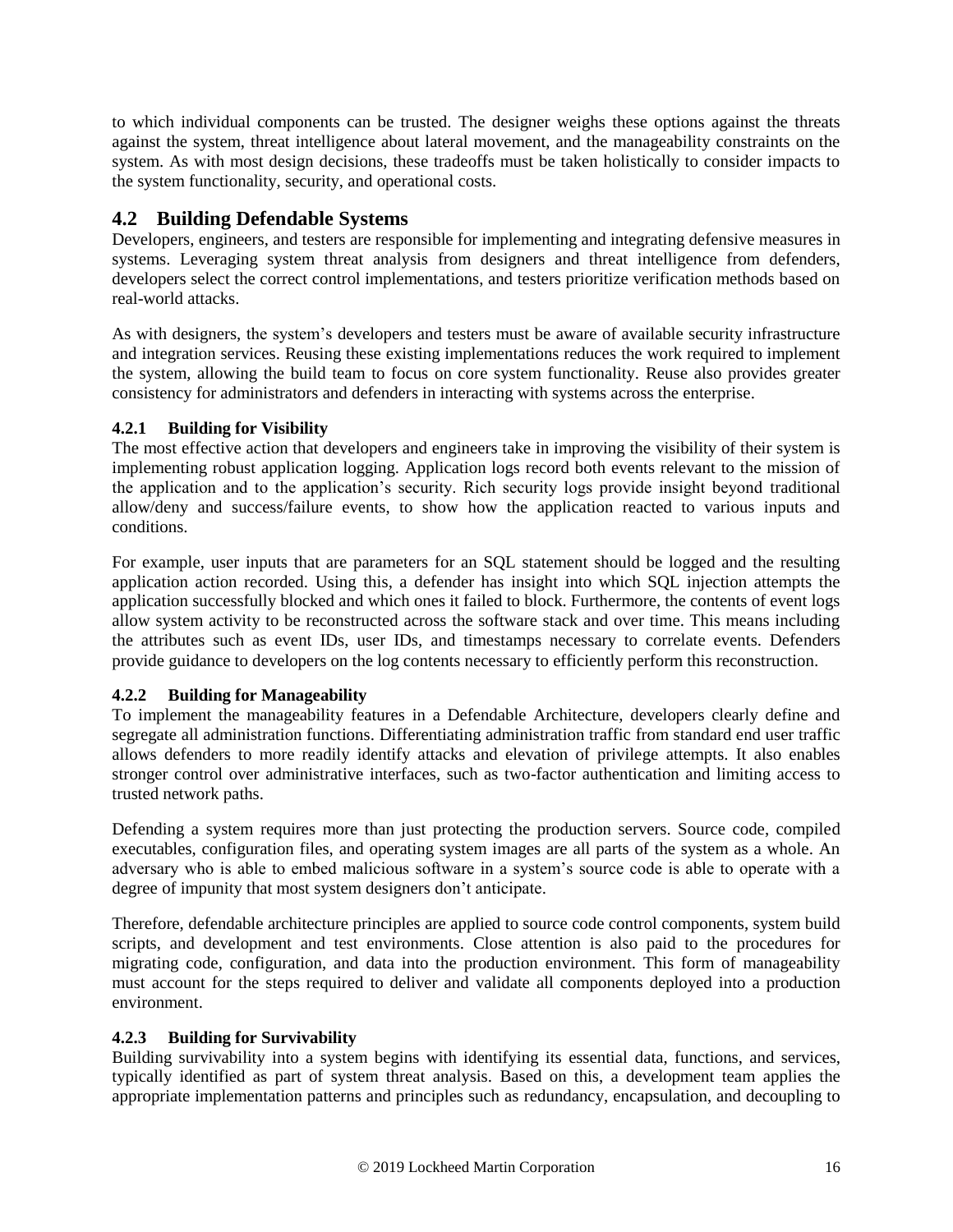ensure that a system can operate when individual components fail. Developing a system that provides graceful degradation of services when key components are unavailable allows operators to continue to use the system, even during intrusion analysis and recovery.

Developers also scrutinize internal trust boundaries for lateral movement opportunities. Few interfaces require the participating components to fully trust one another. Instead, developers define the *purpose* of the trust, and constrain the interface to that purpose. For example, instead of a database server broadly trusting a web server, the DBMS trusts the web server's service account to query specific tables in a given database instance.

Testing contributes enormously to a system's survivability; perhaps more than any of the other characteristics of Defendable Architectures. As with most systems' availability requirements, testers verify the system's ability to failover or provide acceptable functionality in the cases of component failure. In addition, testers also verify that defenders can perform the necessary intrusion analysis while the system is online. Examples include collecting forensic system images, retrieving files and backups, and recovering detailed system logs. Testing also confirms the ability to put components back online without disruption.

Testing is essential in understanding how a system performs under attack. As with Defendable Architectures as a whole, the test design must also leverage available threat intelligence. Test plans that simulate the types of attacks the system will be subject to are built using a combination of system threat analysis and threat intelligence about TTPs and adversary objectives. These test scenarios address both initial attack attempts and lateral movement within the system. The purpose is to test the system's ability to be actively *defended*. This requires testing not just how well-hardened a system is; but also how well it provides visibility, survivability, and manageability. As stated in [1], testing can't prove that a system is secure. But it can verify that the controls support actively defending it.

## **4.3 Running Defendable Systems**

Operators and administrators are responsible for maintaining the integrity of the system while in operations. They also have the most first-hand experience with the system, and are therefore in the best position to assist defenders with investigations and analysis. Initial detection alerts typically require further analysis before a compromise can be confirmed. Administrators' knowledge about a system help defenders better understand the configuration and "normal" activity within the system, in order to determine which components may be compromised. In this sense, the inventory of systems, their design, and configuration is a form of visibility, essential in quickly analyzing a potentially compromised system.

Administrators are also charged with vulnerability management within the system. Based on the design and implementation, some of these activities, such as patching, may be automated. However, in most systems, a subset of the software will need to be manually managed. This requires administrators to perform software updates and patches in a timely basis. It also requires them to have processes to verify the authenticity of all executables brought into the system. Code signing is a common technique; however other more manual processes may be necessary where delivered code is not signed. The requirement to authenticate executables applies equally to commercial, open source, and custom software. All represent potential attack vectors against the system, though mitigations may vary between them.

Finally, administrators of systems based on Defendable Architectures must adhere to the defined administration paths designed into the system. Deviation from these network paths, software interfaces, or authentication mechanisms, will likely trigger false positive detections by defenders.

## **4.4 Defending Defendable Systems**

This paper does not seek to explain how to conduct Intelligence Driven Defense analysis, as several texts and entire curricula already describe approaches to defending systems. Instead, this section describes how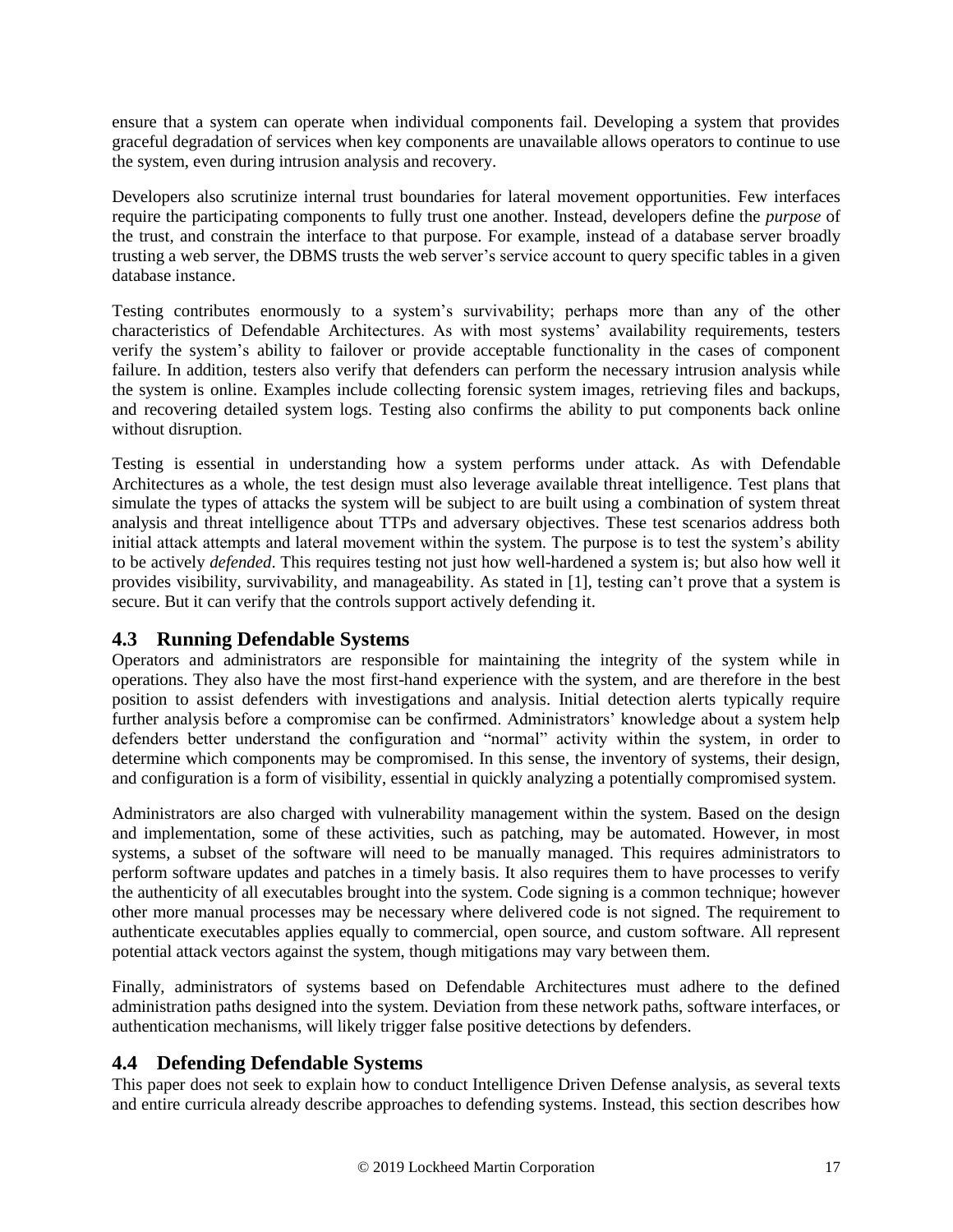defenders can support the design, development, and operations of Defendable Architectures. It also describes the ways that these systems are more effectively defended.

Defendable systems feature pragmatic designs driven by a working knowledge of adversaries and the need to actively defend systems while in operations. Defenders' most important contribution to Defendable Architecture is threat intelligence. Sharing their knowledge gained from cyber intelligence analysis, defenders help organizations make pragmatic choices in selecting and implementing security controls. These choices allow teams to focus their efforts on implementing the most effective controls well. Strong intelligence management processes allow defenders to aggregate information about TTPs and adversary objectives to share with designers and developers. More importantly, organizations with advanced intelligence analysis capabilities are able to recognize trends and changes in TTPs, adversary objectives, and existence of new adversaries. Significant changes in these trigger changes in infrastructure and design decisions of Defendable Architectures.

Defenders communicate their visibility needs in both content and vantage points. By specifying the basic contents of application logs, for example, defenders can readily pivot across historical logs to analyze intrusion attempts. This also supports correlating activity across the system stack, including network, OS, platform, and application.

Using this greater visibility, defenders are able to use indicators to test and deploy precisely tuned rules to the security controls supporting a system. Historical data allows defenders to find relationships between new attacks and past activity, revealing new intelligence about changes in adversaries and campaigns. Defenders also test new detection and blocking rules against this historical data, lending confidence to the accuracy of the rules.

The manageability of Defendable Architectures allows defenders to quickly and accurately deploy these new rules to the appropriate controls. Most systems and enterprises have a broad set of security controls with overlapping capabilities. Defendable Architectures help provide clarity into the most effective place to deploy new rules. These decisions are informed by the alignment of controls with visibility points, and defenders' insight into which visibility sources most closely align with the required indicators.

Of course, defenders' most identifiable role is intrusion detection and response. Defendable Architectures improve the analysis and response to an intrusion by giving defenders deep forensic visibility into the system. This enables online analysis of systems and shortens the timeline for offline forensic analysis. For example, being able to immediately capture and transfer a forensic image over the network, instead of installing agent software and shipping physical media, takes hours or days out of the process. Additionally, systems designed for survivability are able to continue providing their services through analysis and recovery while containing the intrusion, thus minimizing business impact and disruption to end user tasks.

# <span id="page-17-0"></span>**5 The Defendable Enterprise**

Individual systems cannot be secured on their own. Intelligence Driven Defense solutions are most effective when performed across an entire organization, and enriched with intelligence sharing within an industry. Likewise, Defendable Architectures exist in the context of their environment and enterprise at large. Many of the visibility, manageability, and survivability controls that differentiate Defendable Architectures from traditional information security approaches can be applied to a Defendable Enterprise. A Defendable Enterprise's infrastructure simultaneously increases the span of visibility that defenders have at their disposal, and reduces the cost and complexity of systems fielded in the environment.

As with building individual systems, managing a Defendable Enterprise begins with the intersection of threat analysis and threat intelligence. Threat modeling and analysis can be adapted to enterprises in a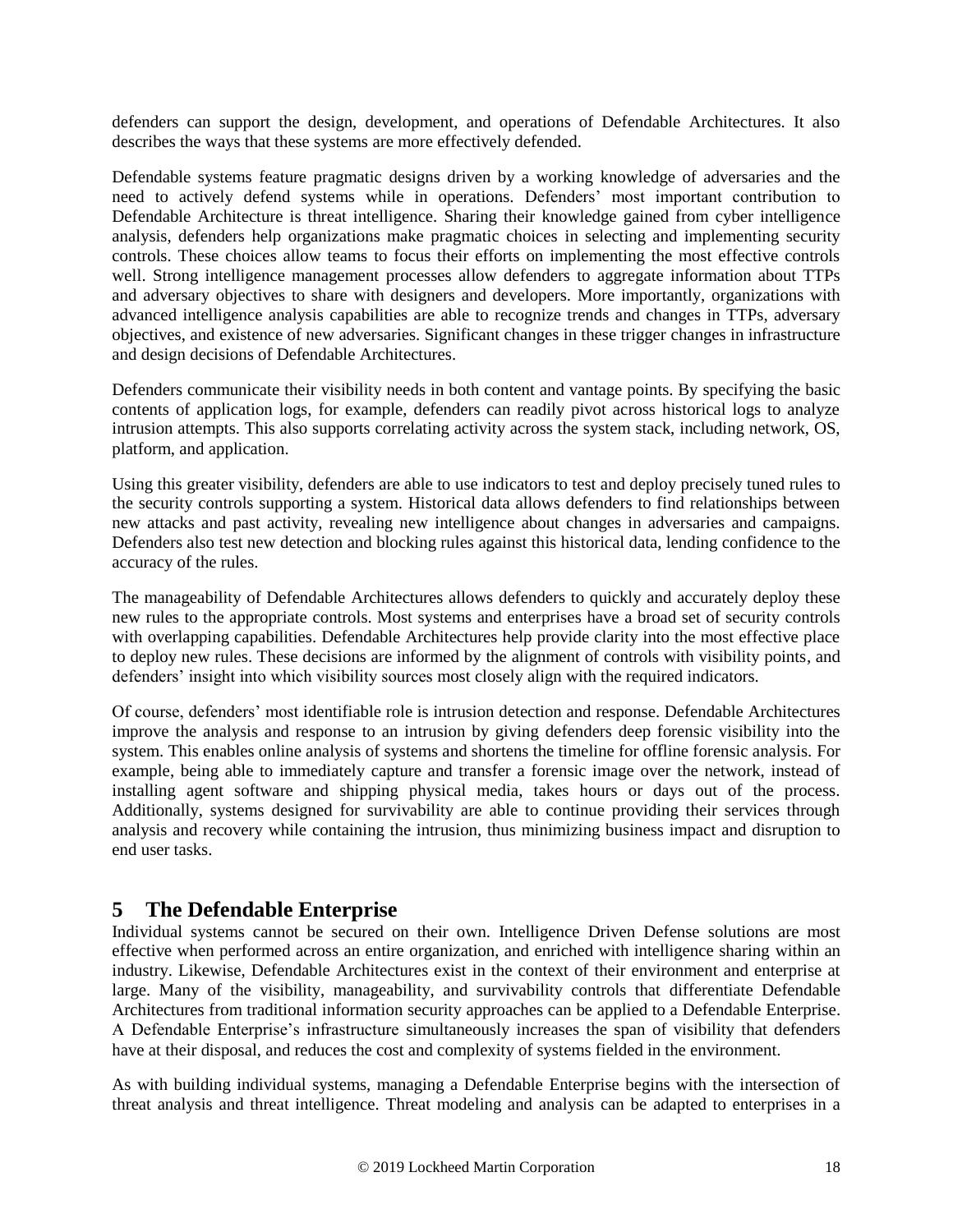similar manner as it can be applied to individual systems. The following table shows how to apply the IDDIL/ATC methodology from [6] to enterprise analysis.

| Threat analysis step           | <b>Enterprise analysis step</b>                                                                                                                    |
|--------------------------------|----------------------------------------------------------------------------------------------------------------------------------------------------|
| <b>Identify</b> assets         | Identify major enterprise assets (e.g., ERP) and classes of assets (e.g., web<br>servers)                                                          |
| <b>D</b> efine attack surface  | Define enterprise boundaries (e.g., internet gateways, mail gateways, offsite<br>backups, off-network workstations)                                |
| <b>D</b> ecompose              | Decompose aspects of the enterprise based on risk and complexity                                                                                   |
| <b>Identify attack vectors</b> | Utilize threat intelligence to articulate current and emerging attack vectors.<br>Brainstorm unexploited or undiscovered attack vectors.           |
| <b>List threat actors</b>      | Utilize threat intelligence to articulate known classes of threat actors and their<br>objectives. Brainstorm undiscovered or future threat actors. |
| Analysis &<br>Assessment       | Determine potential business and technical impacts based on identified threats                                                                     |
| Triage                         | Prioritize threats and mitigations based on impacts, threat intelligence, and<br>available mitigations                                             |
| Controls                       | Deploy new and update existing control infrastructure                                                                                              |

**Figure 12:** Threat analysis at the enterprise level

This analysis allows security infrastructure investments to be prioritized based on risks in an objective fashion. New trends in attack types can yield the need for new types of infrastructure services. It also allows enterprises to deemphasize or retire existing security services based on deprecated value. Some security functionality that was highly effective (and expensive) at the time of initial deployment recedes to commodity status. Services that provide commodity-level security controls should be afforded a commodity-level portion of the organization's budget. Threat intelligence also informs the timing of infrastructure deployment. For example, the cyclic nature of some adversaries' activity can be used to prioritize the timing of infrastructure implementation.

Just as the overall architecture of a system must account for the system's context, a system's security controls must also account for the defensive infrastructure of the enterprise. Using available infrastructure ensures consistent implementation of controls across systems, and provides defenders with comprehensive visibility and manageability across the enterprise. Significantly, common infrastructure allows a large number of systems to immediately benefit from new indicators and resulting rules as they are deployed to the infrastructure controls. The most effective Defendable Enterprises can translate newly revealed indicators into updated controls in the fewest steps. This is particularly important for tactical mitigations, such as in the case of disclosure of widespread vulnerabilities, such as Heartbleed and Shellshock in 2014.

The value of Defendable Enterprise infrastructure is driven in large part by the rich forms of visibility provided by enterprise-wide systems leveraging the infrastructure. A Defendable Enterprise ensures that designers, developers, and administrators understand the available infrastructure and services, their functionality, interfaces, and how to position systems to best take advantage of them. For instance, a system benefits from a network intrusion detection system if the NIDS is able to inspect all traffic in a decrypted form. Several design alternatives can achieve this goal; designers and developers must understand the choices and tradeoffs for their system. A catalog of security infrastructure and services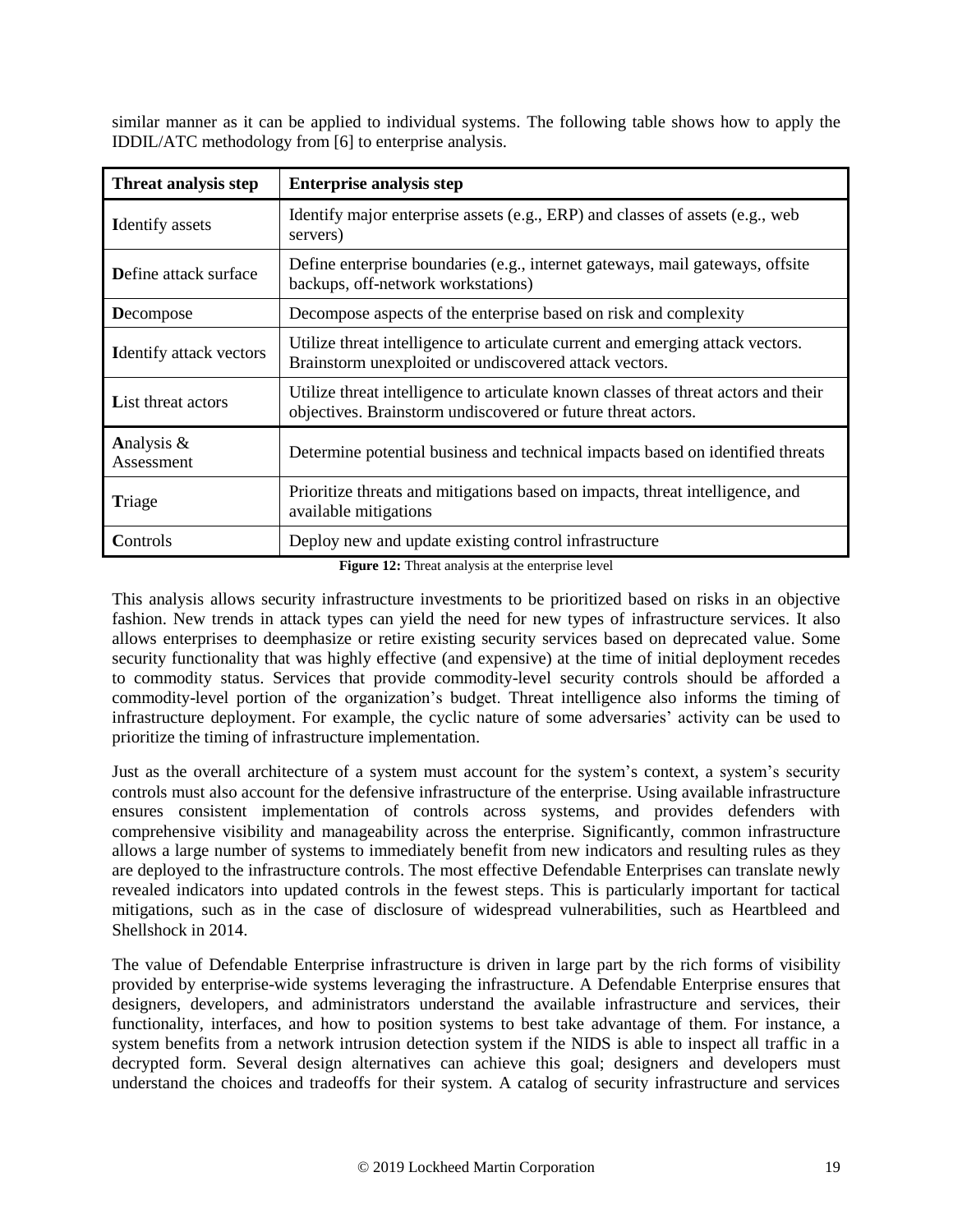helps promote their uniform understanding and use across systems in the enterprise. The functional control hierarchy in [6] outlines one such catalog.

The same catalog of security services used by designers, developers, and administrators is also used by defenders to assess which types of controls are best suited for which indicators. This consistency between design, build, run, and defend phases has the additional benefit of being able to track the efficacy of security controls against adversary actions. Defenders analyze which controls detected or blocked intrusion attempts for each adversary campaign, providing insight into adversary activity, effectiveness of controls against them, and missing controls, allowing enterprises to assess the value of their security controls and plan future enhancements. As a result, manageability at the enterprise level is measured in both the speed and precision for deployment of new rules and in defender's ability to assess the efficacy of those rules.

Breadth of visibility is the foundation of the Defendable Enterprise. Collection and retention of network and system activity provides the insight necessary to prioritize detection controls and build the business cases to transition from detection to blocking. This transition is enabled through confidence the fidelity of detection and blocking rules based on practical experience with live data and assessment against historical data. A flexible architecture that builds active blocking controls on top of collection and detection streams, as depicted in [Figure 13,](#page-19-0) lets the Defendable Enterprise make incremental investments in its infrastructure. Detection rules can be deployed inline or centrally, depending on the rule complexity and the capability of distributed sensors. Aligning blocking and detection rules into the same pipeline also enables the enterprise to readily adapt to changes in adversary TTPs through deployment of new detection and blocking modules on existing pipelines.



**Figure 13:** Combined collection, detection, and blocking infrastructure for enterprise visibility and manageability

<span id="page-19-0"></span>Enterprise survivability applies many of the same system-level principles to the enterprise as a whole. Cohesion, coupling, and segmentation are essential design considerations, as lateral movement introduces a degree of shared risk that individual system designers may not readily account for. Segmentation across the enterprise is aligned with the most stable aspects of the business structure, to mitigate impacts during organization changes, mergers, acquisitions, and divestitures. Segmentation also leverages technology across the stack, including network, virtualization, operating system, identity and access management, and application functionality.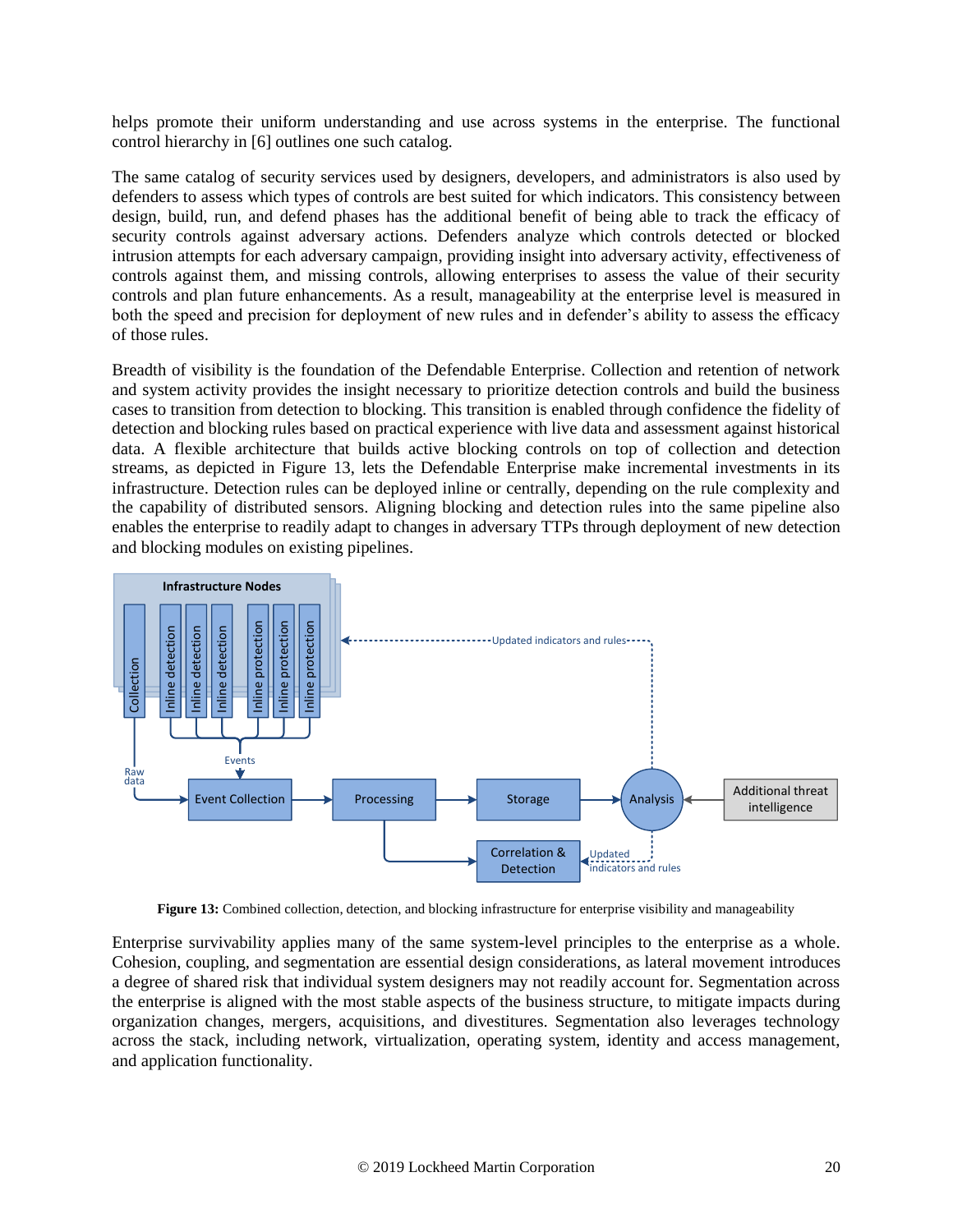The overall security of an enterprise depends on its resilience to attacks, and also its resilience to changes in attackers. Both of these have the potential to overwhelm an organization, whether responding to individual attacks, or investing in infrastructure to address changes in adversaries and their objectives. The Defendable Enterprise leverages its threat intelligence and enterprise threat analysis to build flexible security infrastructure and a survivable IT infrastructure. This enables organizations to make effective decisions in the design, development, operations, and defense of their systems and assets.

## **6 Summary**

Classical security engineering and architecture has been trying to solve the wrong problem. It is not sufficient to try to build *hardened* systems; instead we must build systems that are *defendable*. A system's requirements, design, or test results can't be declared as "secure." Rather, it is a combination of how the system is designed, built, operated, and defended that ultimately protects the system and its assets over time. Because adversaries adapt their own techniques based on changing objectives and opportunities, systems and enterprises must be actively defended.

Defendable Architectures represent systems that are designed for Intelligence Driven Defense practices. They leverage the knowledge of designers, developers, administrators, and defenders throughout the system's lifecycle. In this way, organizations make informed and pragmatic decisions about the security controls implemented in their systems. To effectively support their active defense, systems build on Defendable Architectures express the characteristics of visibility, manageability, and survivability.

By extension, these concepts are applied at a larger scale to build a Defendable Enterprise. These organizations are able to use their threat analysis and threat intelligence to design, deploy, and operate security infrastructure that addresses their defensive needs. A Defendable Enterprise is able to efficiently translate new threat intelligence into updated signatures, infrastructure changes, and system design patterns, enabling them to effectively respond to their adversaries. Such organizations are also able to make informed decisions about the deployment of new security infrastructure based on enterprise-level threat intelligence and threat analysis.

Organizations seeking to achieve cyber resilience must consider both the need to survive attacks and to have architectures that are resilient to changes in attacker's techniques and objectives. By leveraging threat intelligence and designing for visibility, manageability, and survivability, organizations and the systems they implement are positioned be actively defended and to adapt to new types of attacks.

# **References**

- [1] Department of Defense, Defense Science Board, "Resilient Military Systems and the Advanced Cyber Threat," Office of the Under Secretary of Defense for Acquisition, Technology, and Logistics, Washington, DC, 2013.
- [2] World Economic Forum; McKinsey & Company, "Risk and Responsibility in a Hyperconnected World," World Economic Forum, Geneva, 2014.
- [3] R. A. Caralli, J. H. Allen, P. D. Curtis, D. W. White and L. R. Young, "CERT Resilence Management Model, Version 1.0," Software Engineering Institute, 2010.
- [4] "Presidential Policy Directive / PPD-21 -- Critical Infrastructure Security and Resilience".